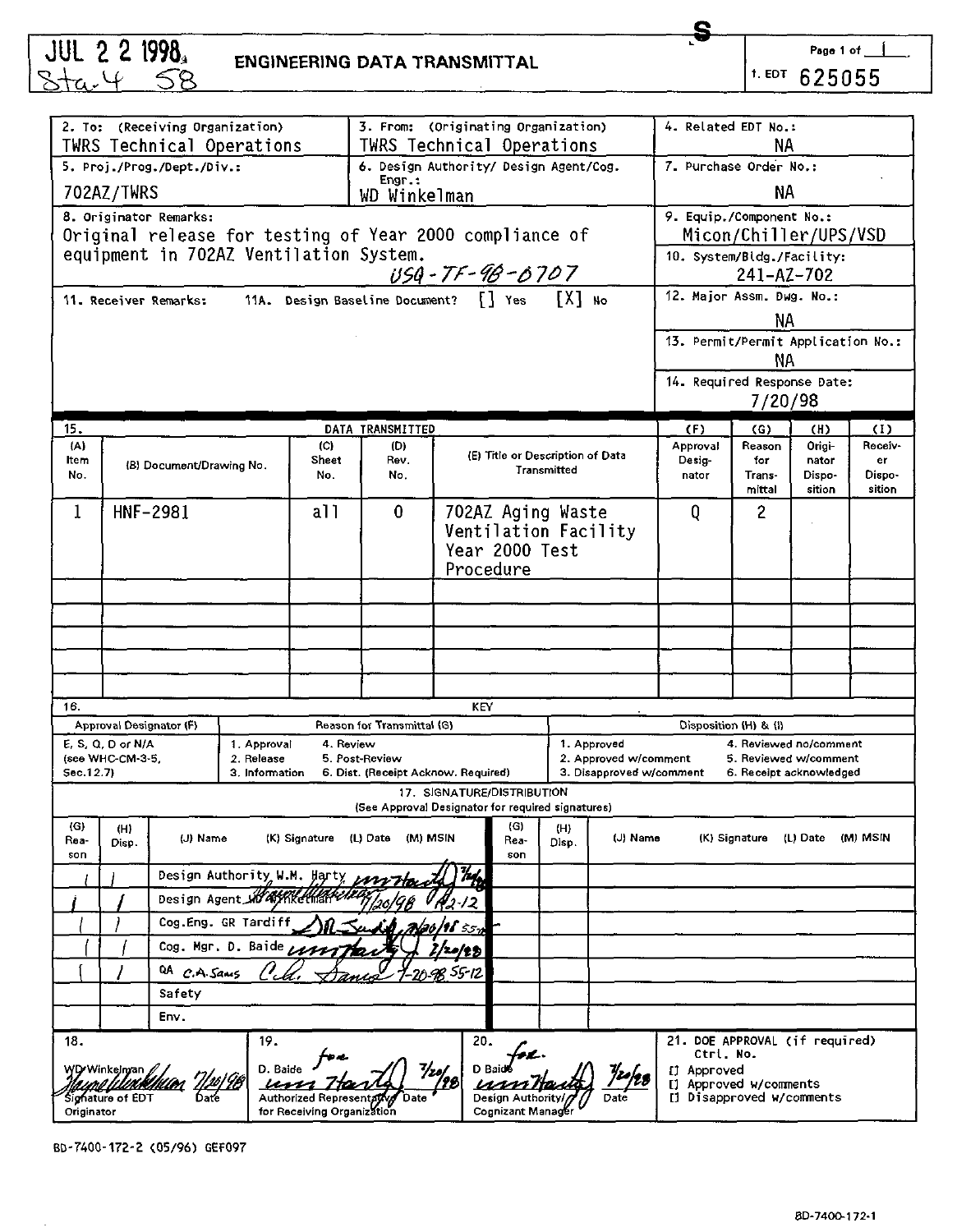## 702AZ Aging Waste Ventilation Facility Year 2000 Test Procedure

**W. D. Winkelman** Lockheed Martin Hanford Company, Richland, WA 99352 U.S. Department of Energy Contract DE-AC06-96RL13200

UC: 2030 Charge Code: E57230<br>Total Pages: 25.30 Total Pages:  $\frac{2830}{km}$  1/22/01 EDT/ECN: EDT-625055 Org Code: 7A110 B&R Code: EW3130010 Key Words: Year 2000, Test Procedure, MICON, Project W-030, 24I-AZ-702 Ventilation Facility

Abstract: This document describes the procedure to test the Year 2000 susceptable components for compliance. It includes testing procedures for the Micon DCS, Cutler Hammer VSD, Durham Bush Chiller, IHD UPS and other ventilation facility equipment.

Micon is a trademark of Powell Industry Inc . SPARCStation is a trademark of. Sun Systems Inc.

ASVIEW is a trademark of Powell Industry Tnc.

TRADEMARK DISCLAIMER. Reference herein to any specific commercial product, process, or service by endorsement, recorrmendation, or fa its contractors or subcontractors.

Printed in the United States of America. To obtain copies of this document, contact: Document Control Services, P.O. Box 950, Mailstop H6-08, Richland WA 99352, Phone (509) 372-2420; Fax (509) 376-4989.



#### Approved for Public Release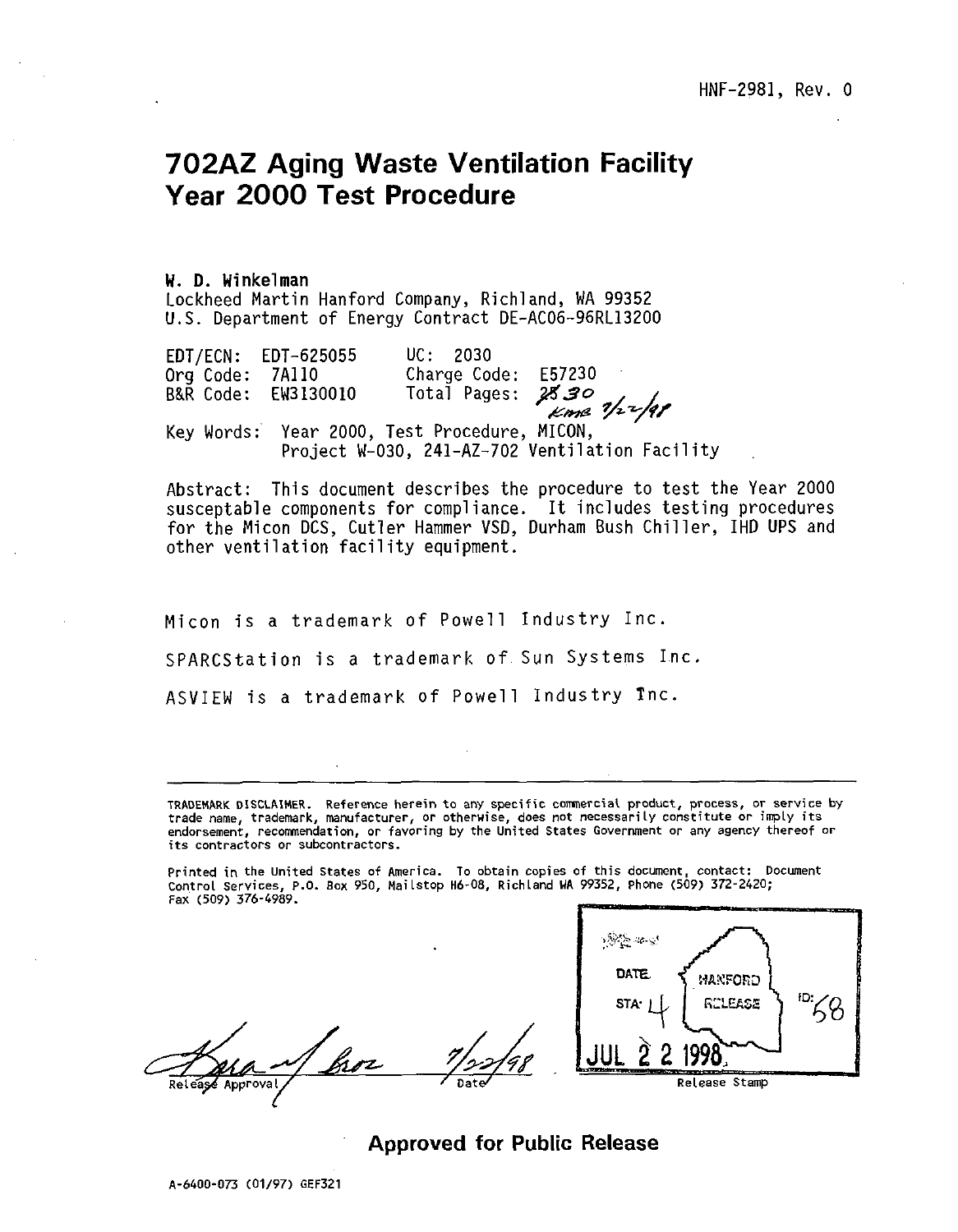## 702AZ Aging Waste Ventilation Facility Year 2000 Test Procedure (Project W-030)

July 1998

Issued by: Lockheed Martin Hanford Corporation for the United States Department of Energy, Richland Operations Office Richland, WA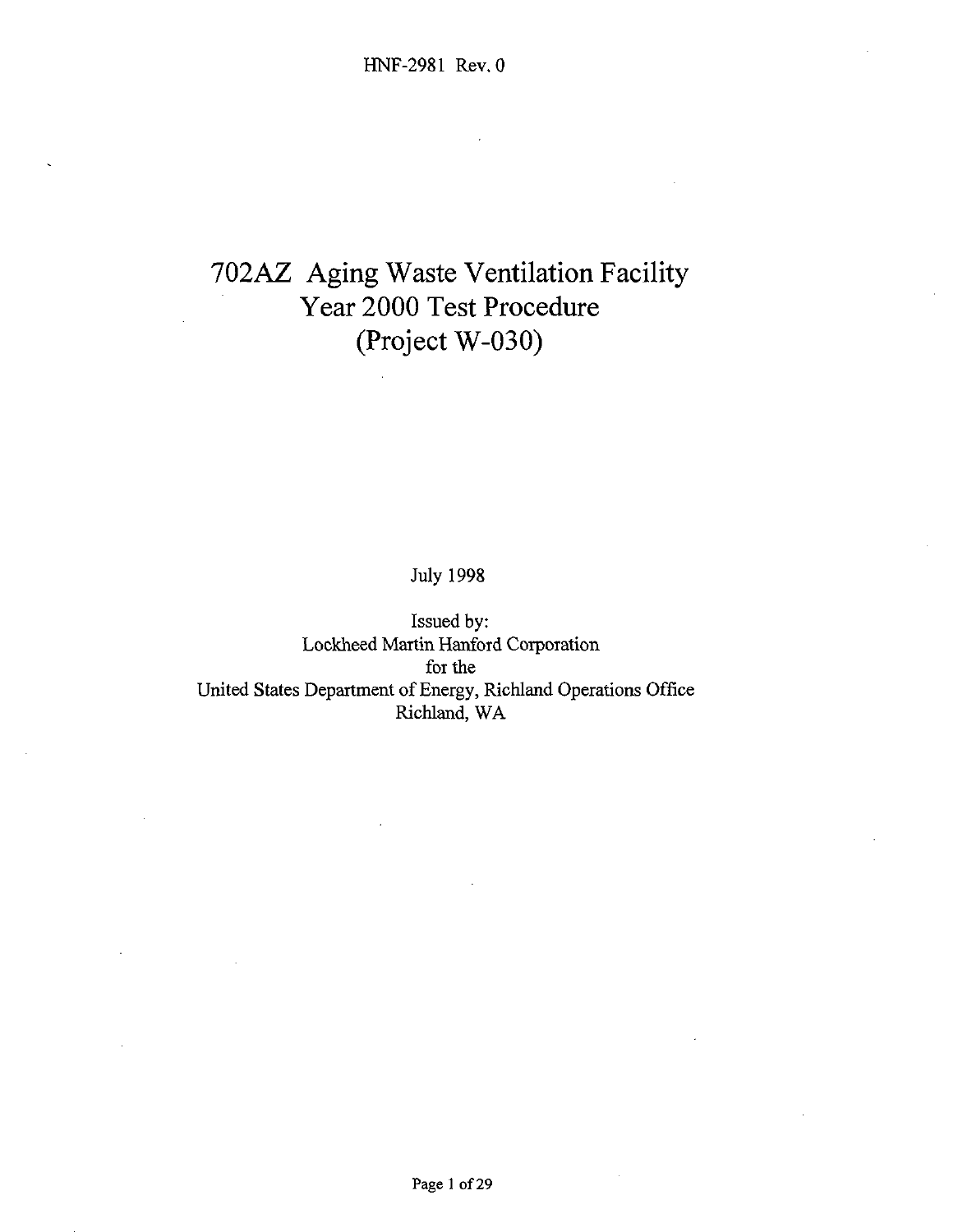| 3.2 Fire Control Station Simplex Time Recording Co. Model 4100-8001. 18<br>3.3 Control Room Air Conditioner DA Data Aire Inc. DTAU-0332  19<br>3.4 Primary Process Air Chiller Dunham Bush model ACDR-55-B 20<br>3.5 Continuous Air Monitor Eberline model AMS-4 Software version 3.0 22<br>3.7 Un-interruptable Power Supply International Power Machines Model IBP+10  26 |
|-----------------------------------------------------------------------------------------------------------------------------------------------------------------------------------------------------------------------------------------------------------------------------------------------------------------------------------------------------------------------------|
| ATTACHMENT 1: 702AZ VENTILATION FACILITY YEAR 2000 TEST CRITERIA  28<br>ATTACHMENT 2: TEST DISCREPANCY LOG SHEET<br>. 29                                                                                                                                                                                                                                                    |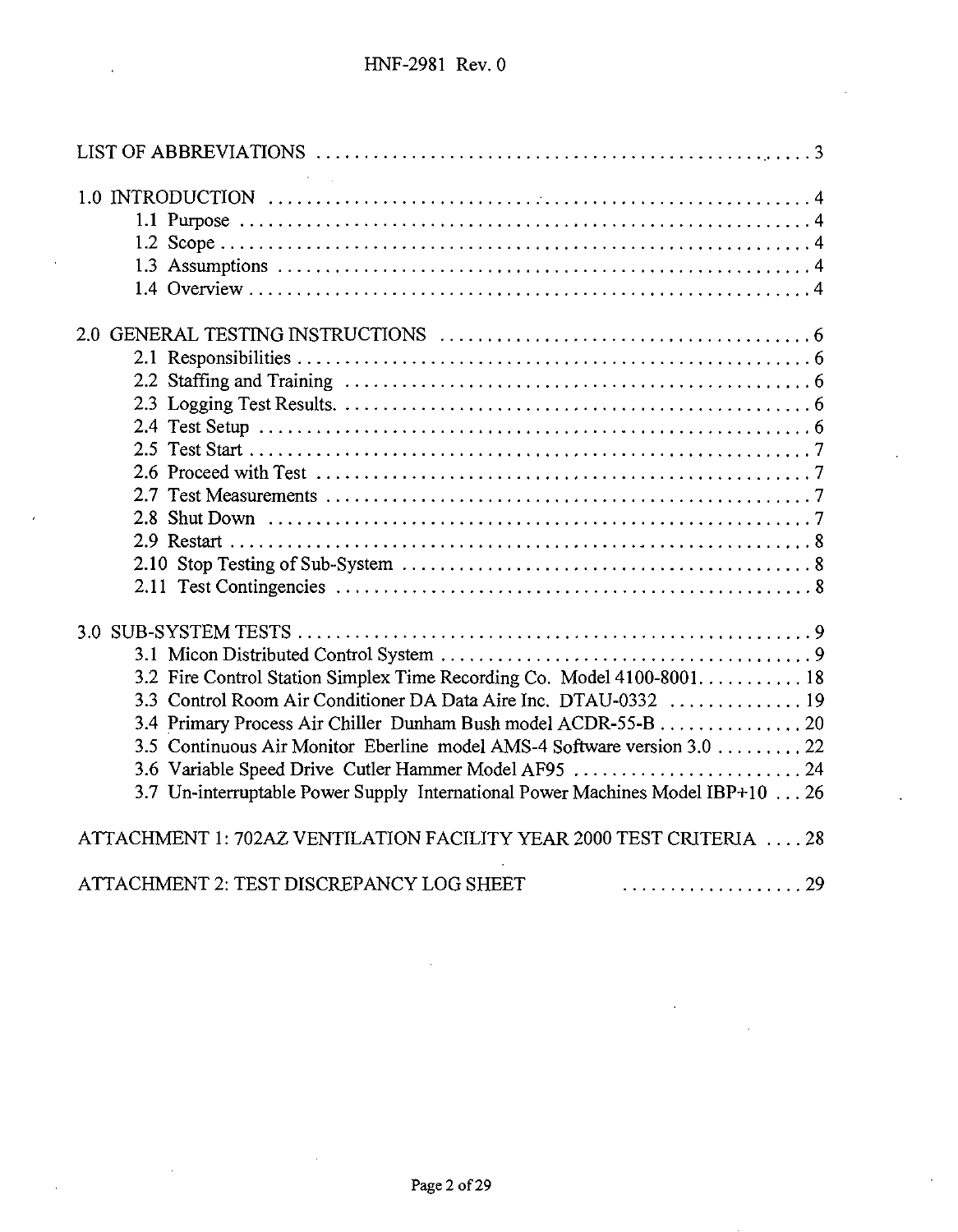#### **LIST OF ABBREVIATIONS**

Acceptance Test - Formal testing conducted to determine whether a system satisfies its acceptance criteria and to enable the customer to determine whether to accept the system (IEEE Std. 610.12-1990).

Engineering Workstation (EWS) - This Operator Control System(OCS) is designated as Master and is responsible for setting the system time to all OCS.

General Purpose LAN Interface (GPLI) - The interface between the dual data highway and either modems or OCS. An OCS connects to the Thinnet port. One or more modems connect to Terminal Block 2 with a three-wire connection.

Local Control Unit (LCU) - Houses a combination of RCM(Remote Control Module) controllers and U32 controllers.

Cognizant MCS (Micron Control Station)engineer - The engineer responsible for the 702AZcontrol system who is assigned the principal responsibility for the development of changes to existing computer software.

Operator Control Station (OCS) - The operator interface to the process that connects to the GPLI via ethernet port.

Remote Control Module (RCM) - The interface between the analog and/or discrete instrumentation and the control system, which is connected to the U32 via fieldbus. This device contains programming that it receives from the EWS.

U32 Controller (U32) - Provides and interface between RCMs and the rest of the control system. This device can contain programming that it receives from the EWS.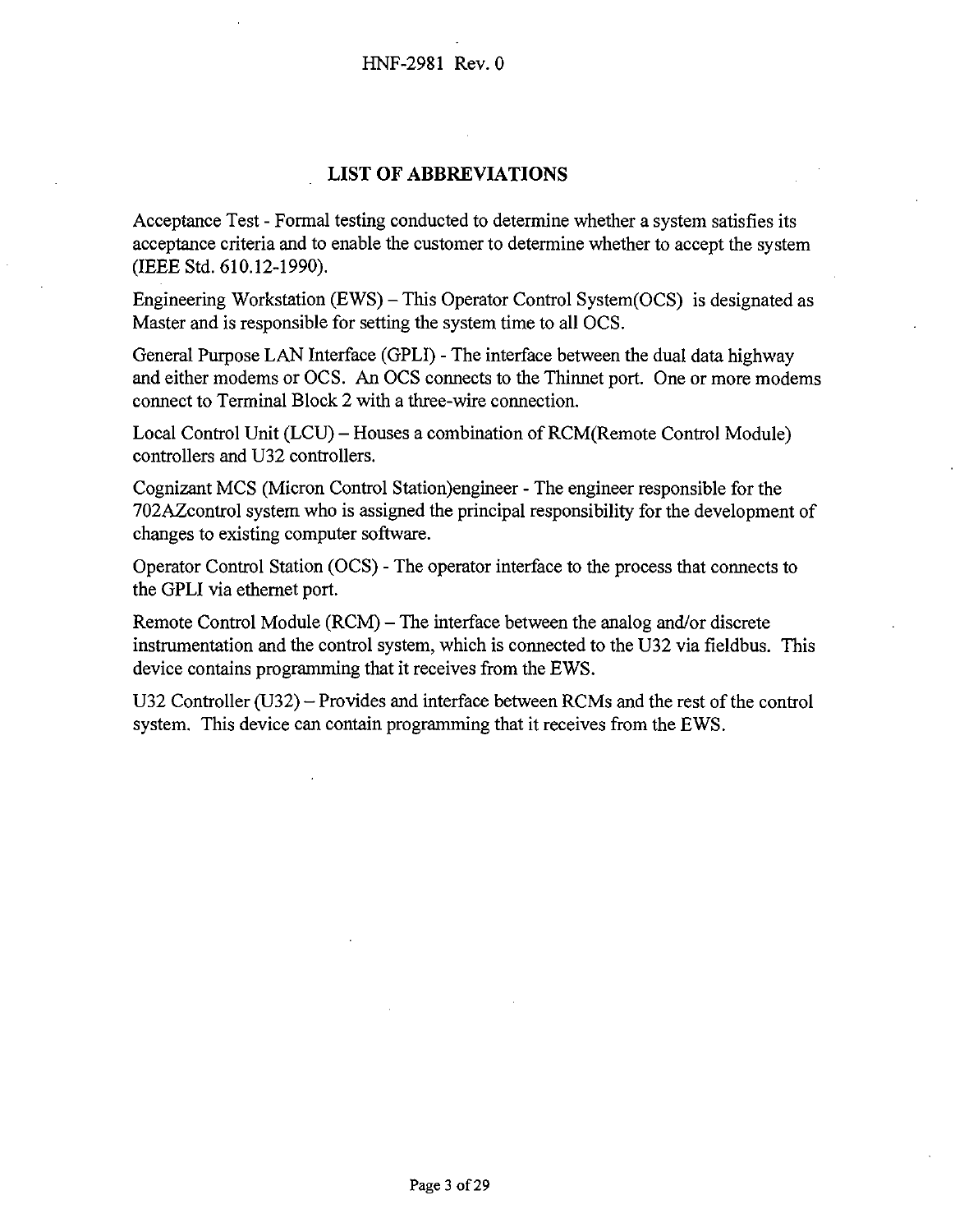#### **1.0 INTRODUCTION**

#### **1.1 Purpose**

This test procedure was developed to determine if the 702AZ Tank Ventilation Facility system is Year 2000 Compliant. The procedure provides detailed instructions for performing the operations necessary and documenting the results. This verification procedure will document that the 702AZ Facility Systems are year 2000 compliant, and will correctly meet the criteria established in this procedure.

#### **1.2 Scope**

The Aging Waste Facility (AWF) provides underground tank storage of high-level radioactive waste at the Hanford Site. The four tanks in the AWF require ventilation for confinement, cooling, and flammable gas mitigation. The scope of this document is limited to the 702AZ Tank Ventilation Facility (W-030 Project) equipment and interfaces of the AWF.

#### **1.3 Assumptions**

If no adverse symptoms are observed when the test is executed, it will be assumed that the system will operate successfully during the year 2000 changeover.

#### **1.4 Overview**

This document addresses testing of the vendor software for the 702AZ Ventilation facility equipment control systems. The system is comprised of many instruments, local system controllers and the MICON Measurement and Control System (MCS). An assessment was made of system equipment and although many of the system instruments have digital components, they are not aware of time or date and therefore not subject to the Year 2000 changeover issue. The system assessment identified eight subsystems of the 702AZ ventilation facility that require Y2K evaluation and testing. These sub-systems are: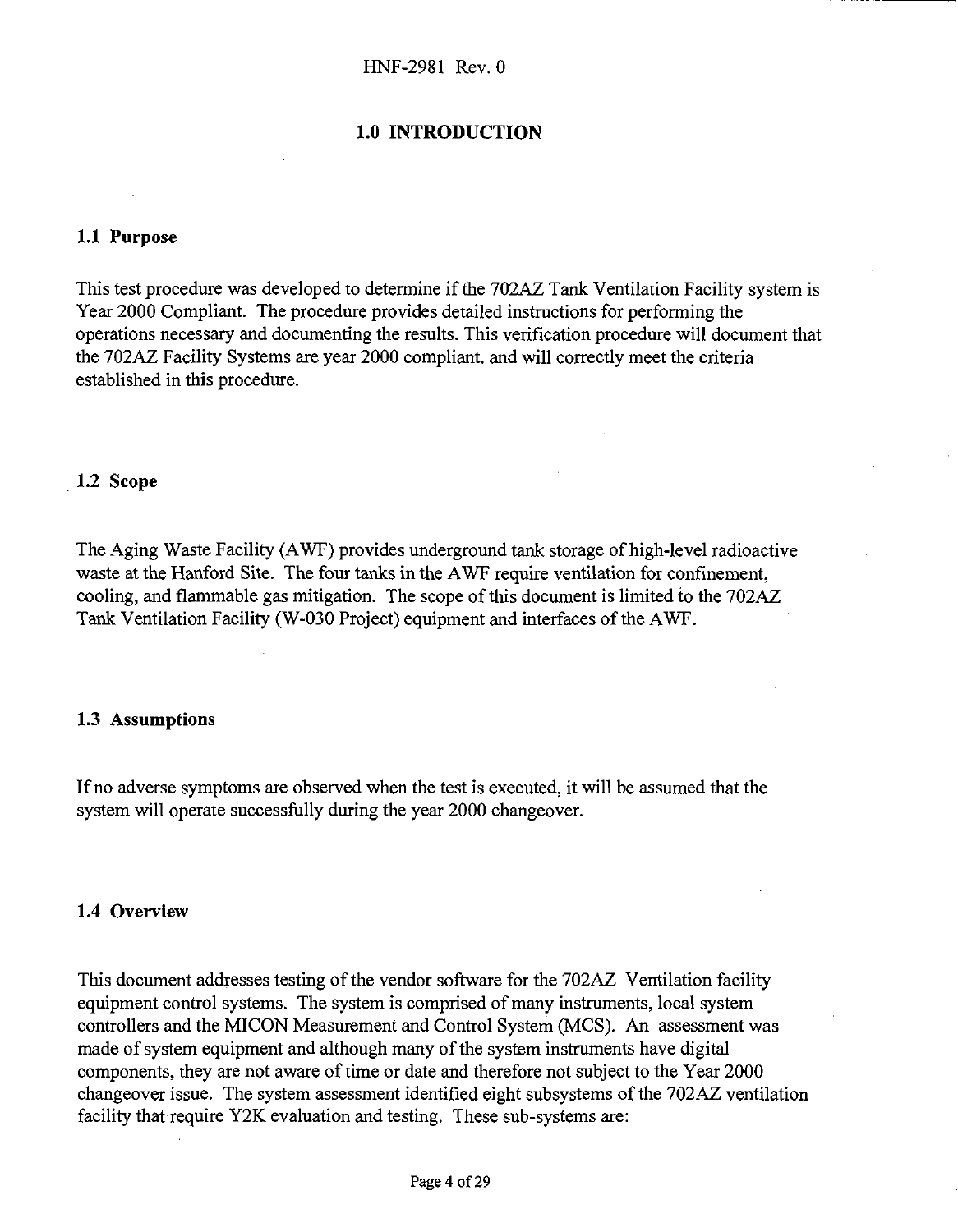- The MICON DCS
- The Continuous Air Monitor (CAM)
- The primary process Chiller
- The fire alarm control system
- The diesel generator
- The Un-interruptible Power System's
- The Control Room HVAC.
- The primary fan Variable Speed Drive (VSD) control.

The preliminary assessment identified the diesel generator as being time and date aware, however further investigation has determined that it is not and will therefore not be tested. These systems (with the exception of the diesel generator) are time and date aware with provisions for inputting and display. However, in all cases, no system functions are initiated based on time or date. The time and date information is used for "STAMPING" process information with time and date information. These system all work independently and do not share their individual time and date information with the other systems.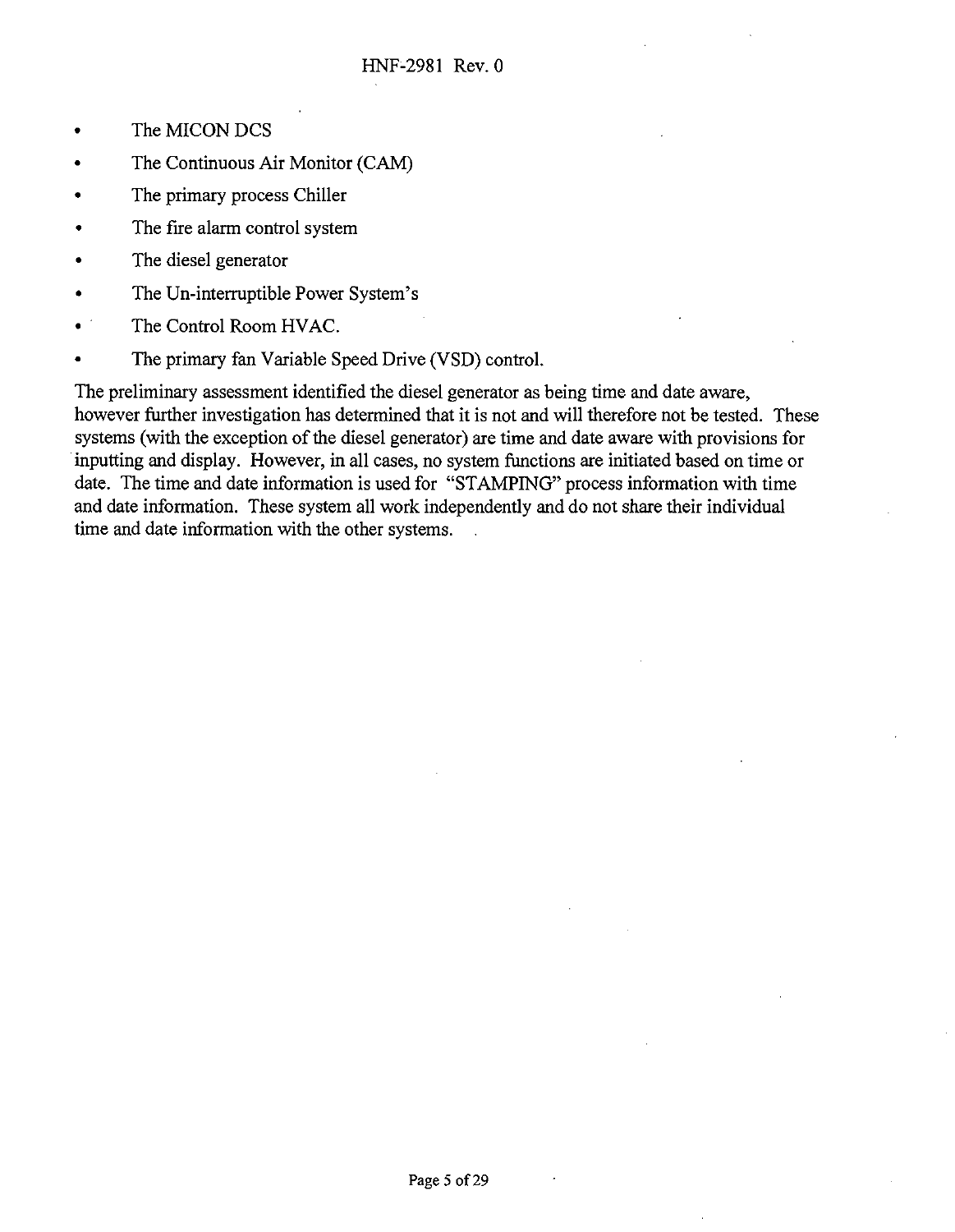#### HNF-2981 Rev. 0

#### **2.0 GENERAL TESTING INSTRUCTIONS**

The following guidelines should be followed in the performance of testing of each of the 702AZ subsystems being checked for year 2000 operation.

#### **2.1 Responsibilities**

The cognizant MCS engineer is responsible for documenting, managing, designing, preparing the tests, and resolving test-related issues. Operations and maintenance personnel will assist in performing equipment configuration operations.

#### **2.2 Staffing and Training**

This procedure shall be managed and documented by engineering personnel experienced in the operation and maintenance of the equipment. Operational and maintenance personnel will be responsible for operation of equipment as required.

#### **2.3 Logging Test Results.**

The performance of each step of the test will be documented by initialing and indicating the time and date of completion. All test data will be incorporated into an acceptance test report and released as a supporting document in accordance with engineering procedures. Test data will include the signed procedure steps in this document, all test discrepancy log sheets (Attachment 2), and where possible, any test results which can be captured from screen displays or data files.

#### **2.4 Test Setup**

Before performing tests, consult with Operations Engineering personnel on duty to assure facility is properly configured to minimize potential impact. This may include configuration of process overrides and/or local operation of critical components.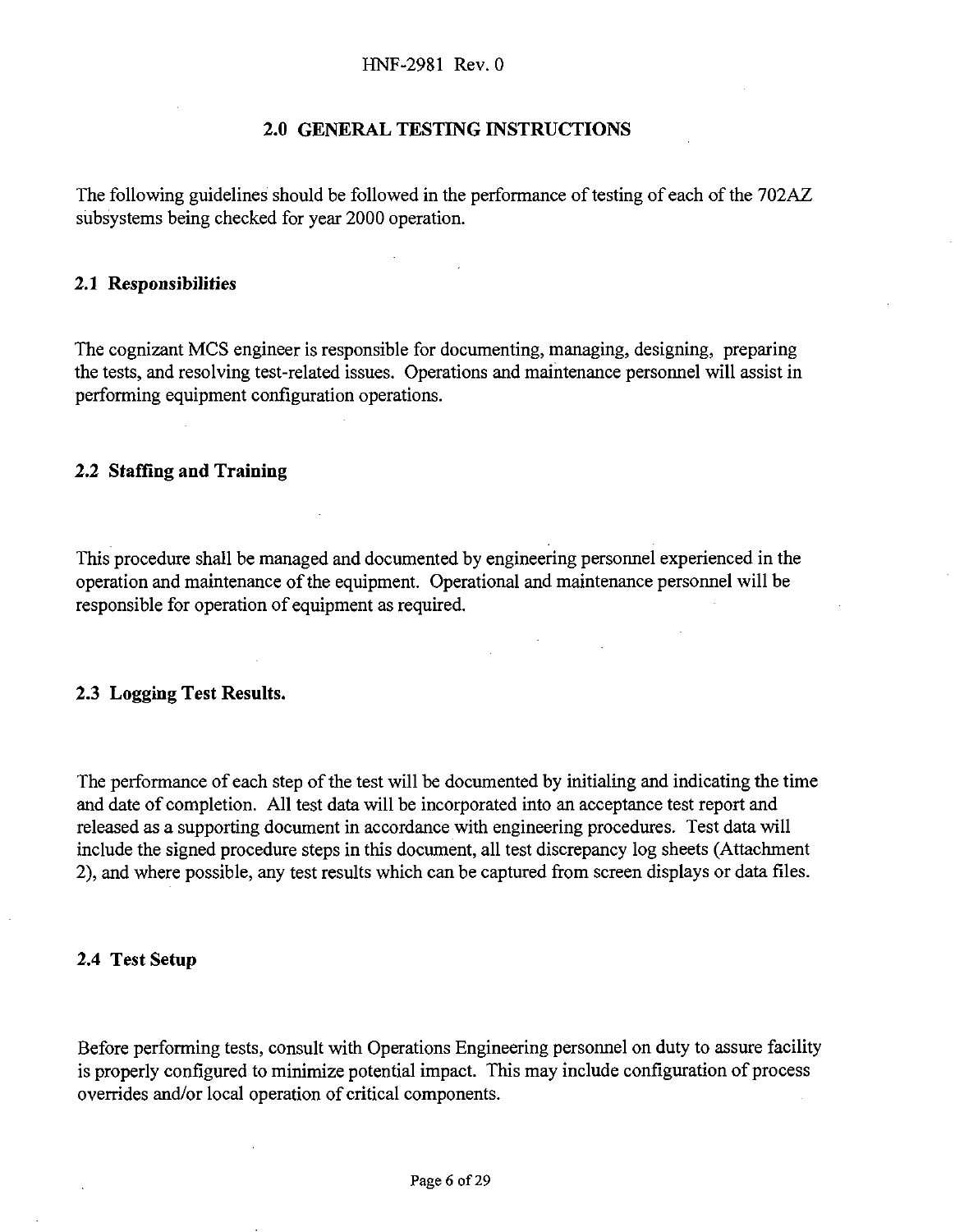#### **2.5 Test Start**

Each test will begin by using the equipment interface to enter the desired date. The following dates will be tested on each of the facility sub-systems.

| to | January 1, 2000, 12:05am   |
|----|----------------------------|
| to | February 29, 2000, 12:05am |
| to | March 1, 2000, 12:05am     |
| tο | December 31, 2001, 12:05am |
| to | January 1, 2001, 12:05am   |
| to | March 1, 2001, 12:05am     |
|    |                            |

#### **2.6 Proceed with Test**

Each sub-system will be allowed to operate through the assigned time frame. Typically this will be at least 10 minutes from the time of setting the test time.

#### **2.7 Test Measurements**

Each sub-system will be required to continue operations throughout the test. Each sub-systems handling of the date will be monitored and recorded for each date function. Anomalies will be recorded.

#### **2.8 Shut Down**

At the completion of each test sequence,(if appropriate as indicated in the individual test), the sub-system will be shut-down and restarted to determine if normal operations will continue upon a loss of power or system restart. Assure that the process is properly configured to allow a subsystem shutdown.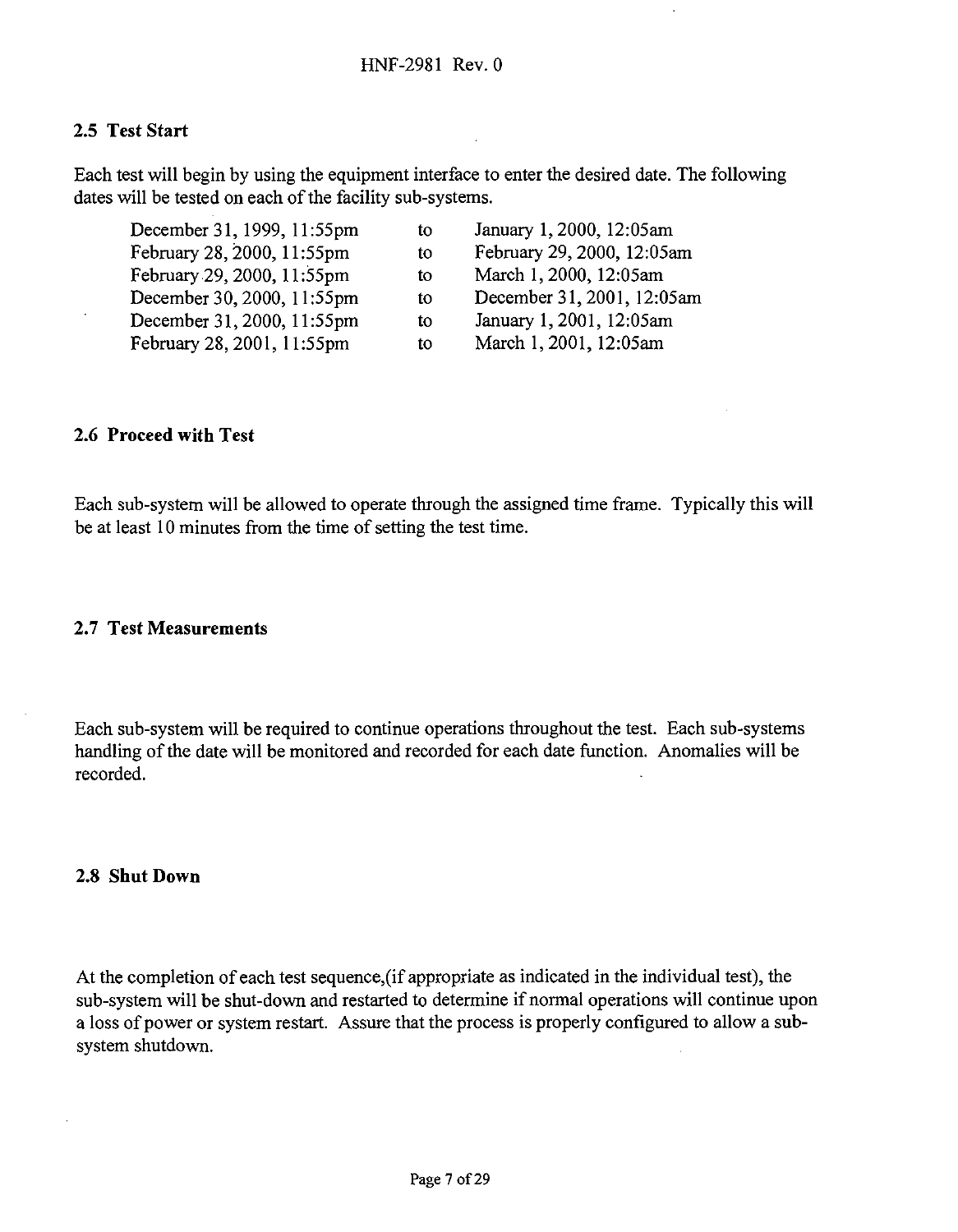#### **2.9 Restart**

After the successful completion of date test of interest, the procedure will be iterated on the next date of interest. If for some reason the tests do not proceed as planned, the sub-system should be reset and the test for that date should be started again from the beginning before going on to the next date.

#### **2.10 Stop Testing of Sub-System**

The current date will be reentered into the sub-system and the system will be monitored for a normal return to operations. Any data files generated during the testing phase should be removed from the system.

#### **2.11 Test Contingencies**

If for any reason the sub-system being tested fails during the test, every effort possible to return the sub-system to current date and operation should be made. Manufacturers documentation should be used as necessary to return the system to functionality.

If other portions of the Ventilation Facility fail during sub-system testing, at the discretion and need of the Operations Engineer on duty, return the sub-system to normal operation. Testing can continue at a later date as appropriate.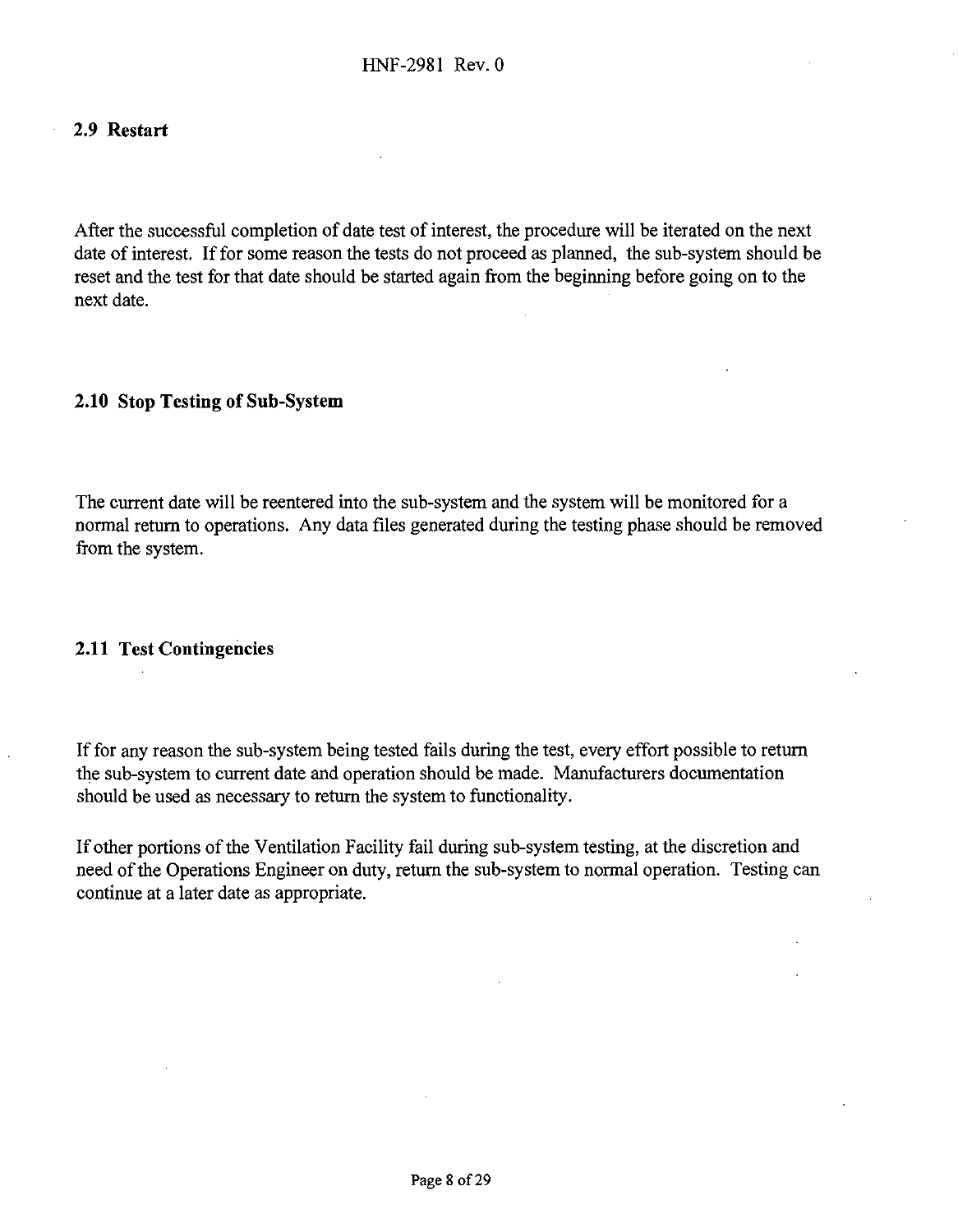#### **3.0 SUB-SYSTEM TESTS**

'The following tests should be performed individually on the listed equipment. No date information is shared between sub-systems and therefore no overall system test is required.

#### **3.1 Micon Distributed Control System**

The MICON distributed control system consists of the following components. The operator control station (OCS) is a Sun SPARC STATION 5 computer system. The OCS are interconnected on an Ethernet LAN and also interconnected to the Remote controllers on a separate token ring LAN. There are 33 remote computer controllers connected to the 4 OCS stations. See HNF-SD-WM-CSWD-071 for detailed information on the system organization. The OCS are running SunOS 4.1.4 as the computer operating system. Custom MICON interface software is referred to as ASView and is currently version 3.1.58a.

All features to be tested involve the time and date stamp that the OCS attaches to various displays, data, and files. The information recorded will be either the value of the date and time stamp or an affirmation that the clock correctly advanced to the proper date and time. In cases where appropriate, the directory listings and ASCII files containing file date and time stamps can be exported and printed as support information and included in the acceptance test report as required.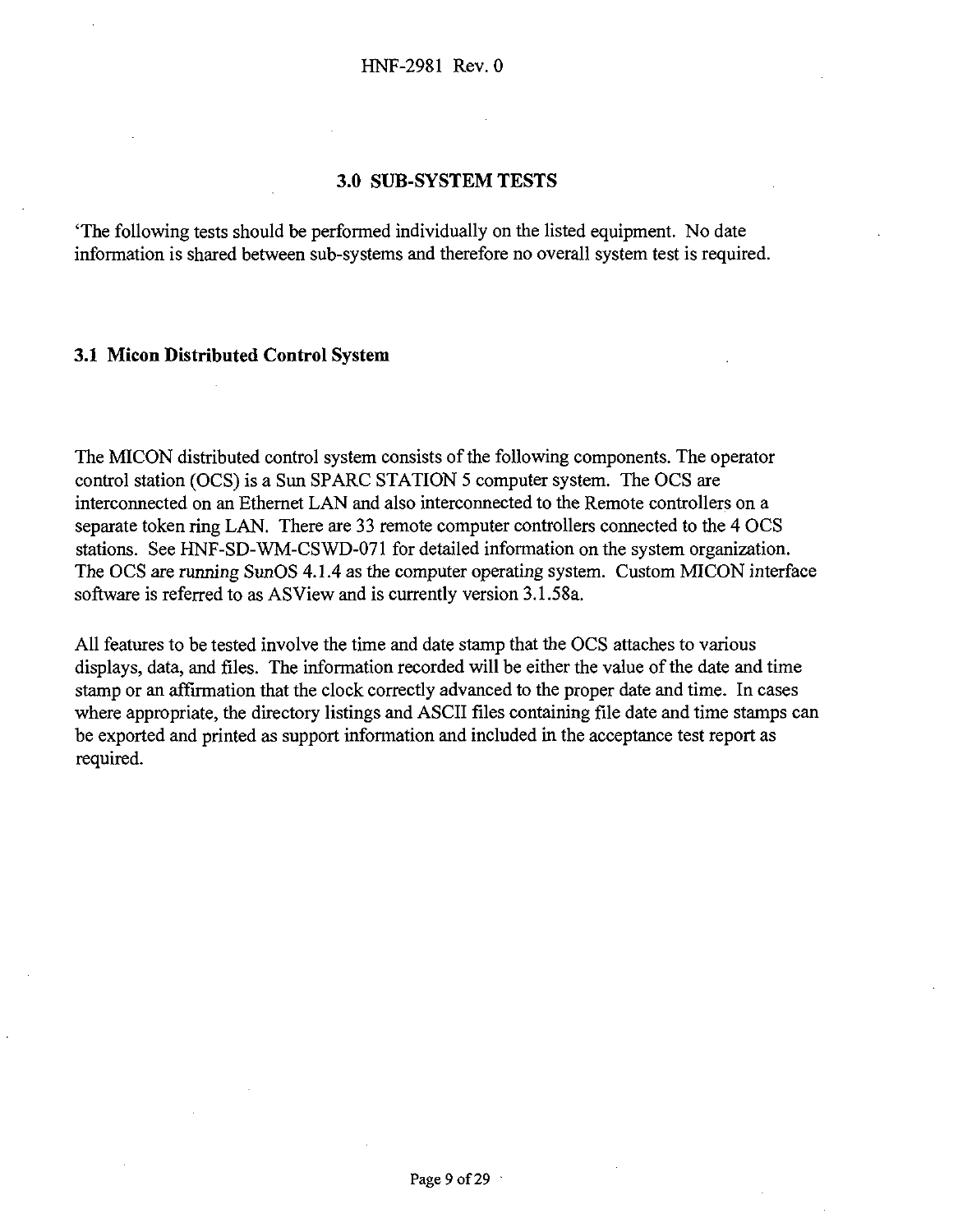## **3.1.1 Startup and Prerequisite Conditions:**

| step           | Prerequisite action                                                                                                                                                                                                                                                                                               | Initials and date |
|----------------|-------------------------------------------------------------------------------------------------------------------------------------------------------------------------------------------------------------------------------------------------------------------------------------------------------------------|-------------------|
| 1              | Create a revision file of current application files and release<br>versions. Use rev name "Y2K" and include in records.                                                                                                                                                                                           |                   |
|                | Verify ASVIEW™ version 3.1.58a                                                                                                                                                                                                                                                                                    |                   |
| $\overline{2}$ | Move all (except current date and time) Historian and Message files<br>to storage directory. (For retrieval at end of testing.)                                                                                                                                                                                   |                   |
| 3              | Print the following files.<br>TPSI file-/home/Date/Tpsi/ W320.csv<br>Alarm history file - /home/Data/Message/Ahf??????.Txt<br>Message history file — /home/Data/Message/Mhf??????.Txt<br>Operator Action File - /home/Data/Message/Ohf??????.Txt<br>ASCII Historian file --- /home/Data/History/a ?????? (1 page) |                   |
| 4              | Verify date and time are correct.                                                                                                                                                                                                                                                                                 |                   |
| 5              | Verify operation of pictorial historian                                                                                                                                                                                                                                                                           |                   |
|                | Verify System is operational and functioning properly:                                                                                                                                                                                                                                                            |                   |
| 6              | Activate event                                                                                                                                                                                                                                                                                                    |                   |
| 7              | Acknowledge Alarm                                                                                                                                                                                                                                                                                                 |                   |
| 8              | Verify creation date and time stamp of event -- Message History                                                                                                                                                                                                                                                   |                   |
| 9              | Verify creation date and time stamp of event — Operator Action                                                                                                                                                                                                                                                    |                   |
| 10             | Verify creation date and time of event – recent alarm display                                                                                                                                                                                                                                                     |                   |
| 11             | Verify creation date and time of event $-$ alarm history display                                                                                                                                                                                                                                                  |                   |

 $\sim$   $\sim$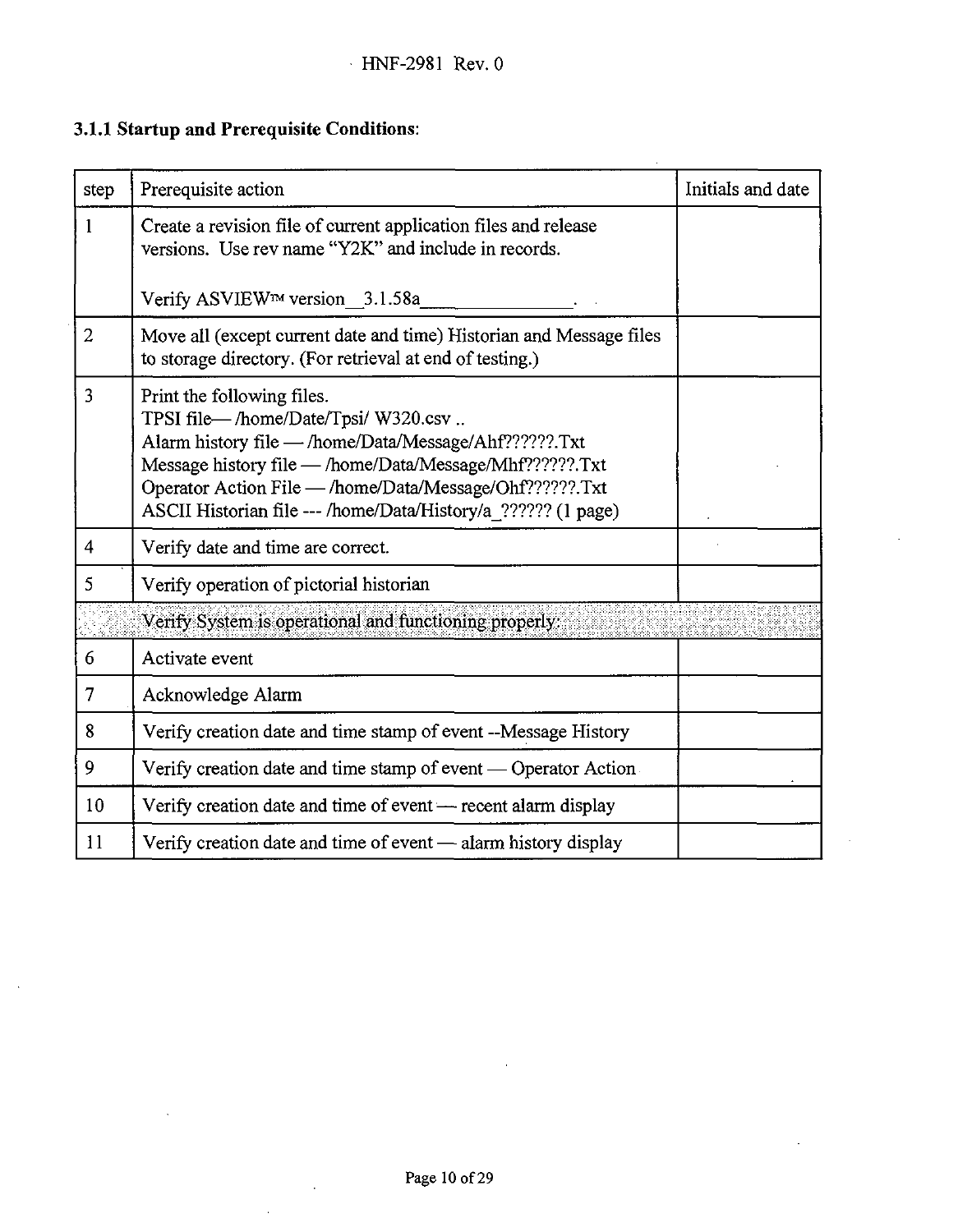| step                    | Procedure                                                          | <b>Expected output</b>             | Witness |  |
|-------------------------|--------------------------------------------------------------------|------------------------------------|---------|--|
| T                       | <b>Power Down Master Station</b>                                   | Verify off condition               |         |  |
| $\overline{2}$          | Power Up Master Station                                            | System will boot and bring         |         |  |
|                         |                                                                    | operating system on line.          |         |  |
|                         | Logon as root and Set Station Date                                 | Verify date/time entered as        |         |  |
|                         | to December 31, 1999 11:55 PM                                      | specified                          |         |  |
| $\overline{4}$          | Logoff and Logon as Micon                                          | Verify display of basic Micon      |         |  |
|                         |                                                                    | screen, load monitor and proper    |         |  |
|                         |                                                                    | date/time clock display            |         |  |
| 3                       | Perform Device Definition and                                      | Verify all controllers are on line |         |  |
|                         | start AS/View                                                      | and existence of alarm panel in    |         |  |
|                         |                                                                    | lower screen.                      |         |  |
| $\overline{6}$          | Wait at least 10 minutes                                           | No Action                          |         |  |
| 7                       | Monitor operation of Complete                                      | Verify system continued to work    |         |  |
|                         | System                                                             | during time span                   |         |  |
| $\overline{\mathbf{8}}$ | Monitor operation of display                                       | Verify system clock/date display   |         |  |
|                         | clock/date                                                         | continue to operate and correctly  |         |  |
|                         |                                                                    | display time and date              |         |  |
| 9                       | Activate event                                                     | Verify Alarm received at OCS       |         |  |
| .10                     | Acknowledge Alarm                                                  | Verify Alarm Acknowledged and      |         |  |
|                         |                                                                    | cleared                            |         |  |
| 11                      | Verify date and time stamp of                                      | Verify Time Stamp in Message       |         |  |
|                         | event                                                              | History file of event              |         |  |
|                         |                                                                    |                                    |         |  |
|                         |                                                                    | Verify Time Stamp in Operator      |         |  |
|                         |                                                                    | Action file of event               |         |  |
|                         |                                                                    | Verify Time Stamp in recent        |         |  |
|                         |                                                                    | alarm history window               |         |  |
|                         |                                                                    |                                    |         |  |
|                         |                                                                    | Verify Time Stamp in Alarm         |         |  |
|                         |                                                                    | History file.                      |         |  |
| 12                      | Print the following files and verify correct time and date stamps. |                                    |         |  |
|                         | TPSI file-/home/Date/Tpsi/ W320.csv                                |                                    |         |  |
|                         | Alarm history file - /home/Data/Message/AHF??????.Txt              |                                    |         |  |
|                         | Message history file - /home/Data/Message/DMF??????.Txt            |                                    |         |  |
|                         | Operator Action File - /home/Data/Message/opact.??????t            |                                    |         |  |
|                         | ASCII Historian file -- /home/Data/History/a ?????? (1 page)       |                                    |         |  |

## **3.1.2 Test transition from December 31,1999 11:55 PM to January 1,2000 12:05 AM.**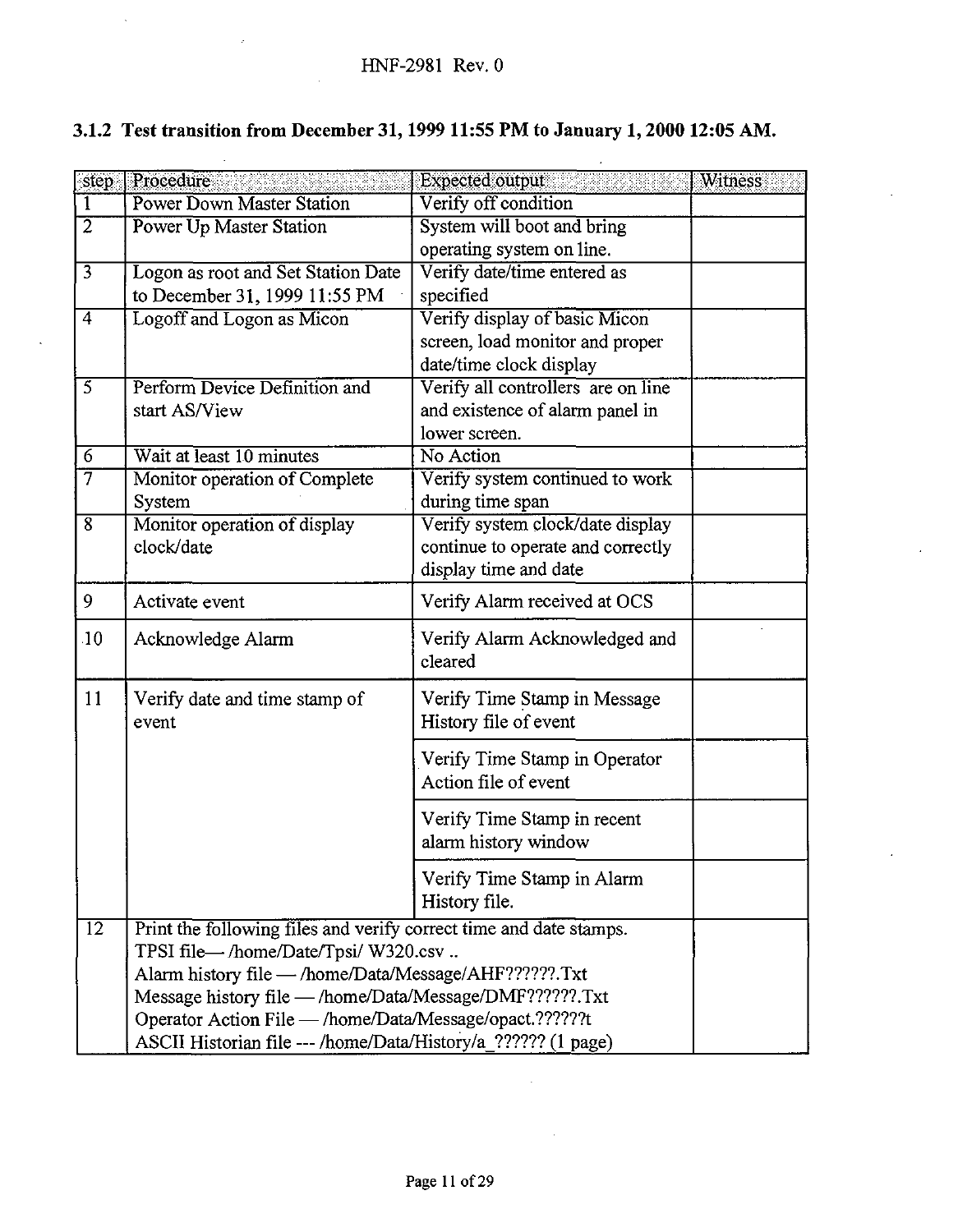| step              | Procedure                                                          | <b>Expected output</b>             | <b>Witness</b> |  |
|-------------------|--------------------------------------------------------------------|------------------------------------|----------------|--|
| ī                 | <b>Power Down Master Station</b>                                   | Verify off condition               |                |  |
| $\overline{2}$    | <b>Power Up Master Station</b>                                     | System will boot and bring         |                |  |
|                   |                                                                    | operating system on line.          |                |  |
| $\overline{3}$    | Logon as root and Set Station Date                                 | Verify date/time entered as        |                |  |
|                   | to February 28, 2000 11:55 PM                                      | specified                          |                |  |
| $\overline{4}$    | Logoff and Logon as Micon                                          | Verify display of basic Micon      |                |  |
|                   |                                                                    | screen, load monitor and proper    |                |  |
|                   |                                                                    | date/time clock display            |                |  |
| 5                 | Perform Device Definition and                                      | Verify all controllers are on line |                |  |
|                   | start AS/View                                                      | and existence of alarm panel in    |                |  |
|                   |                                                                    | lower screen.                      |                |  |
| $\overline{6}$    | Wait at least 10 minutes                                           | No Action                          |                |  |
| $\overline{\tau}$ | Monitor operation of Complete                                      | Verify system continued to work    |                |  |
|                   | System                                                             | during time span                   |                |  |
| $\overline{8}$    | Monitor operation of display                                       | Verify system clock/date display   |                |  |
|                   | clock/date                                                         | continue to operate and correctly  |                |  |
|                   |                                                                    | display time and date              |                |  |
| 9                 | Activate event                                                     | Verify Alarm received a OCS        |                |  |
| $10\,$            | Acknowledge Alarm                                                  | Verify Alarm Acknowledged and      |                |  |
|                   |                                                                    | cleared                            |                |  |
| 11                | Verify date and time stamp of                                      | Verify Time Stamp in Message       |                |  |
|                   | event                                                              | History file of event              |                |  |
|                   |                                                                    |                                    |                |  |
|                   |                                                                    | Verify Time Stamp in Operator      |                |  |
|                   |                                                                    | Action file of event               |                |  |
|                   |                                                                    | Verify Time Stamp in recent        |                |  |
|                   |                                                                    | alarm history window               |                |  |
|                   |                                                                    |                                    |                |  |
|                   |                                                                    | Verify Time Stamp in Alarm         |                |  |
|                   |                                                                    | History file.                      |                |  |
| $\overline{12}$   | Print the following files and verify correct time and date stamps. |                                    |                |  |
|                   | TPSI file-/home/Date/Tpsi/ W320.csv                                |                                    |                |  |
|                   | Alarm history file - /home/Data/Message/AHF??????.Txt              |                                    |                |  |
|                   | Message history file - /home/Data/Message/DMF??????.Txt            |                                    |                |  |
|                   | Operator Action File - /home/Data/Message/opact.??????t            |                                    |                |  |
|                   | ASCII Historian file --- /home/Data/History/a ?????? (1 page)      |                                    |                |  |

 $\sim$ 

## **3.1.3 Test transition from February 28,2000 11:55 PM to February 29, 2000 12:05 AM.**

 $\bar{\lambda}$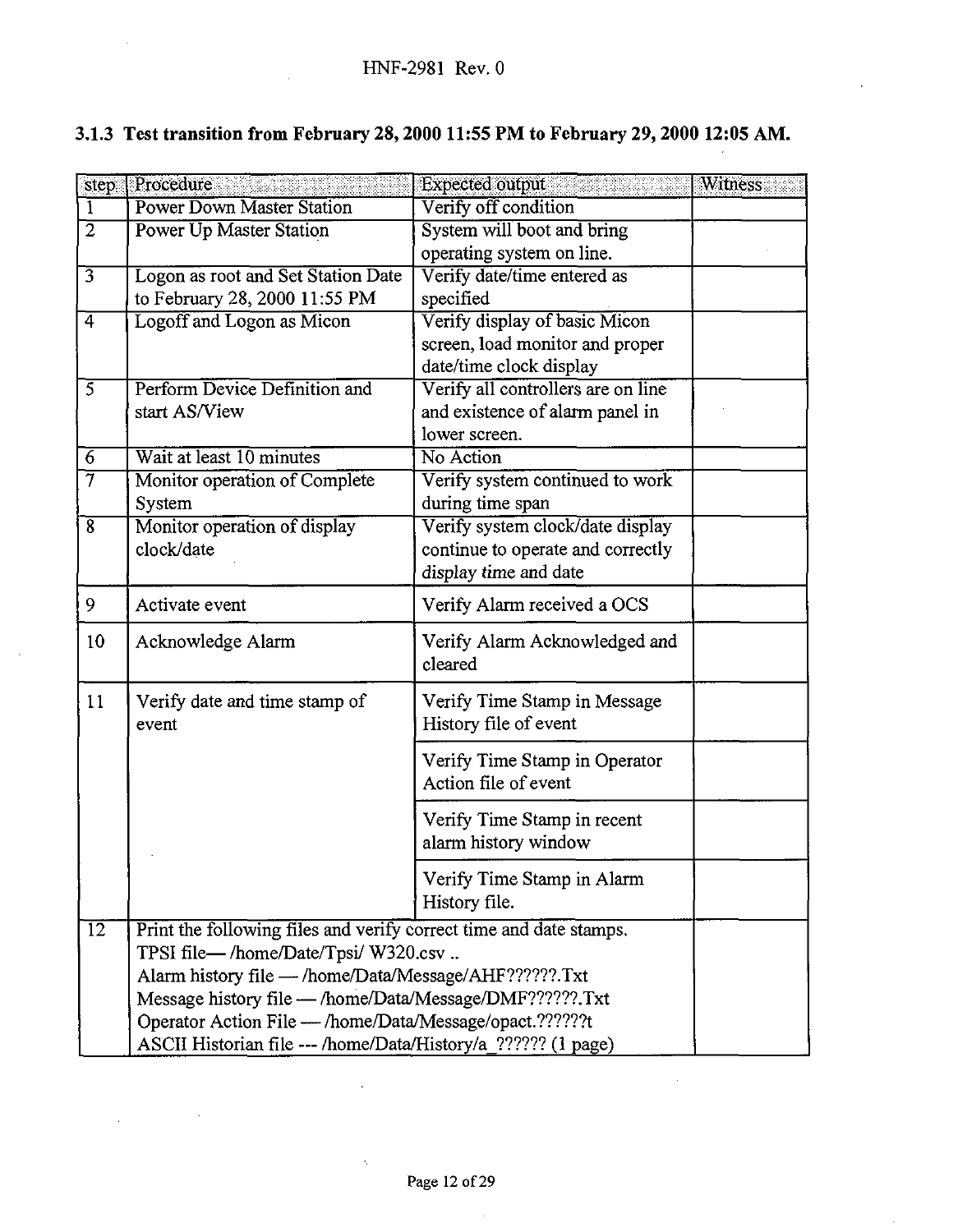|  |  |  |  |  |  | 3.1.4 Test transition from February 29, 2000 11:55 PM to March 1, 2000 12:05 AM. |
|--|--|--|--|--|--|----------------------------------------------------------------------------------|
|--|--|--|--|--|--|----------------------------------------------------------------------------------|

| step               | Procedure                                                          | <b>Expected</b> output<br><b>Witness</b> |  |  |  |
|--------------------|--------------------------------------------------------------------|------------------------------------------|--|--|--|
| 1                  | <b>Power Down Master Station</b>                                   | Verify off condition                     |  |  |  |
| $\overline{2}$     | Power Up Master Station                                            | System will boot and bring               |  |  |  |
|                    |                                                                    | operating system on line.                |  |  |  |
|                    | Logon as root and Set Station Date                                 | Verify date/time entered as              |  |  |  |
|                    | to February 29, 2000 11:55 PM                                      | specified                                |  |  |  |
| 4                  | Logoff and Logon as Micon                                          | Verify display of basic Micon            |  |  |  |
|                    |                                                                    | screen, load monitor and proper          |  |  |  |
|                    |                                                                    | date/time clock display                  |  |  |  |
| 5                  | Perform Device Definition and                                      | Verify all controllers are on line       |  |  |  |
|                    | start AS/View                                                      | and existence of alarm panel in          |  |  |  |
|                    |                                                                    | lower screen.                            |  |  |  |
| 6                  | Wait at least 10 minutes                                           | No Action                                |  |  |  |
| $\overline{\tau}$  | Monitor operation of Complete                                      | Verify system continued to work          |  |  |  |
|                    | System                                                             | during time span                         |  |  |  |
| $\overline{\bf 8}$ | Monitor operation of display                                       | Verify system clock/date display         |  |  |  |
|                    | clock/date                                                         | continue to operate and correctly        |  |  |  |
|                    |                                                                    | display time and date                    |  |  |  |
| 9                  | Activate event                                                     | Verify Alarm received a OCS              |  |  |  |
| 10                 | Acknowledge Alarm                                                  | Verify Alarm Acknowledged anc            |  |  |  |
|                    |                                                                    | cleared                                  |  |  |  |
| 11                 | Verify date and time stamp of                                      | Verify Time Stamp in Message             |  |  |  |
|                    | event                                                              | History file of event                    |  |  |  |
|                    |                                                                    |                                          |  |  |  |
|                    |                                                                    | Verify Time Stamp in Operator            |  |  |  |
|                    |                                                                    | Action file of event                     |  |  |  |
|                    |                                                                    | Verify Time Stamp in recent              |  |  |  |
|                    |                                                                    | alarm history window                     |  |  |  |
|                    |                                                                    |                                          |  |  |  |
|                    |                                                                    | Verify Time Stamp in Alarm               |  |  |  |
|                    |                                                                    | History file.                            |  |  |  |
| 12                 | Print the following files and verify correct time and date stamps. |                                          |  |  |  |
|                    | TPSI file-/home/Date/Tpsi/ W320.csv                                |                                          |  |  |  |
|                    | Alarm history file - /home/Data/Message/AHF??????.Txt              |                                          |  |  |  |
|                    | Message history file - /home/Data/Message/DMF??????.Txt            |                                          |  |  |  |
|                    | Operator Action File - /home/Data/Message/opact.??????t            |                                          |  |  |  |
|                    | ASCII Historian file --- /home/Data/History/a ?????? (1 page)      |                                          |  |  |  |

à,

 $\sim$ 

 $\bar{z}$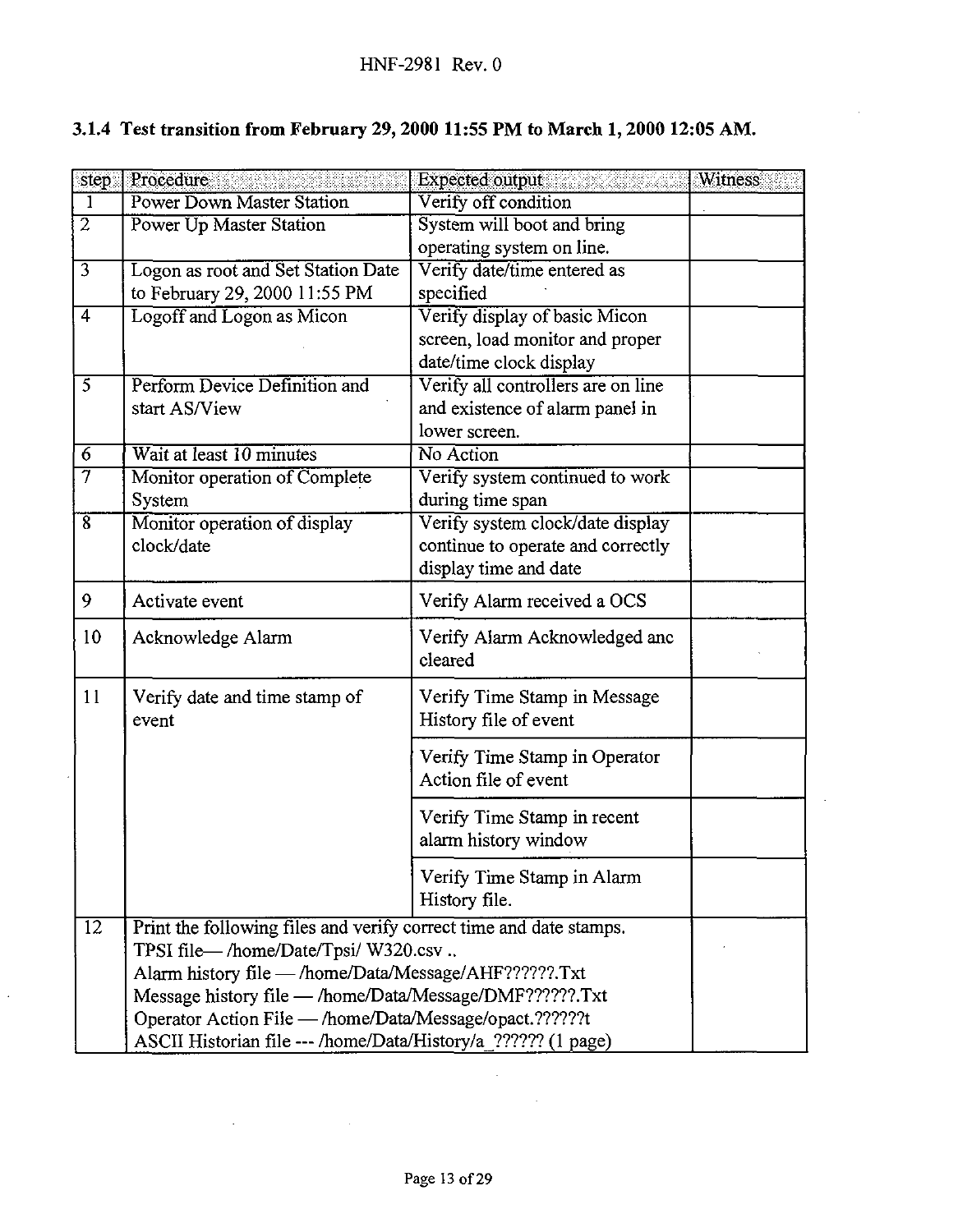| step                    | Procedure                                                          | <b>Expected output</b>                                | <b>Witness</b> |  |  |
|-------------------------|--------------------------------------------------------------------|-------------------------------------------------------|----------------|--|--|
| 1                       | <b>Power Down Master Station</b>                                   | Verify off condition                                  |                |  |  |
| 7                       | <b>Power Up Master Station</b>                                     | System will boot and bring                            |                |  |  |
|                         |                                                                    | operating system on line.                             |                |  |  |
|                         | <b>Logon</b> as root and Set Station                               | Verify date/time entered as                           |                |  |  |
|                         | Date to December 30, 2000 11:55                                    | specified                                             |                |  |  |
|                         | PM                                                                 |                                                       |                |  |  |
| 4                       | <b>Logoff and Logon as Micon</b>                                   | Verify display of basic Micon                         |                |  |  |
|                         |                                                                    | screen, load monitor and                              |                |  |  |
|                         |                                                                    | proper date/time clock display                        |                |  |  |
| $\overline{\mathbf{s}}$ | <b>Perform Device Definition and</b>                               | Verify all controllers are on line                    |                |  |  |
|                         | start AS/View                                                      | and existence of alarm panel in                       |                |  |  |
|                         |                                                                    | lower screen.                                         |                |  |  |
| 6<br>$\overline{7}$     | Wait at least 10 minutes                                           | <b>No Action</b>                                      |                |  |  |
|                         | <b>Monitor operation of Complete</b>                               | Verify system continued to                            |                |  |  |
| $\overline{\mathbf{8}}$ | <b>System</b><br><b>Monitor operation of display</b>               | work during time span<br>Verify system clock/date     |                |  |  |
|                         | clock/date                                                         | display continue to operate and                       |                |  |  |
|                         |                                                                    | correctly display time and date                       |                |  |  |
|                         |                                                                    |                                                       |                |  |  |
| 9                       | Activate event                                                     | Verify Alarm received a OCS                           |                |  |  |
| 10                      | Acknowledge Alarm                                                  | Verify Alarm Acknowledged                             |                |  |  |
|                         |                                                                    | and cleared                                           |                |  |  |
| $11 -$                  |                                                                    |                                                       |                |  |  |
|                         | Verify date and time stamp of<br>event                             | Verify Time Stamp in Message<br>History file of event |                |  |  |
|                         |                                                                    |                                                       |                |  |  |
|                         |                                                                    | Verify Time Stamp in Operator                         |                |  |  |
|                         |                                                                    | Action file of event                                  |                |  |  |
|                         |                                                                    | Verify Time Stamp in recent                           |                |  |  |
|                         |                                                                    | alarm history window                                  |                |  |  |
|                         |                                                                    |                                                       |                |  |  |
|                         |                                                                    | Verify Time Stamp in Alarm                            |                |  |  |
|                         |                                                                    | History file.                                         |                |  |  |
| $\overline{12}$         | Print the following files and verify correct time and date stamps. |                                                       |                |  |  |
|                         | TPSI file-/home/Date/Tpsi/ W320.csv                                |                                                       |                |  |  |
|                         | Alarm history file - /home/Data/Message/AHF??????.Txt              |                                                       |                |  |  |
|                         | Message history file - /home/Data/Message/DMF??????.Txt            |                                                       |                |  |  |
|                         | Operator Action File - /home/Data/Message/opact.??????t            |                                                       |                |  |  |
|                         | ASCII Historian file --- /home/Data/History/a_?????? (1 page)      |                                                       |                |  |  |

 $\overline{a}$ 

 $\alpha$  .

## 3.1.5 Test transition from December 30,2000 11:55 PM to December 31,2001 12:05 AM.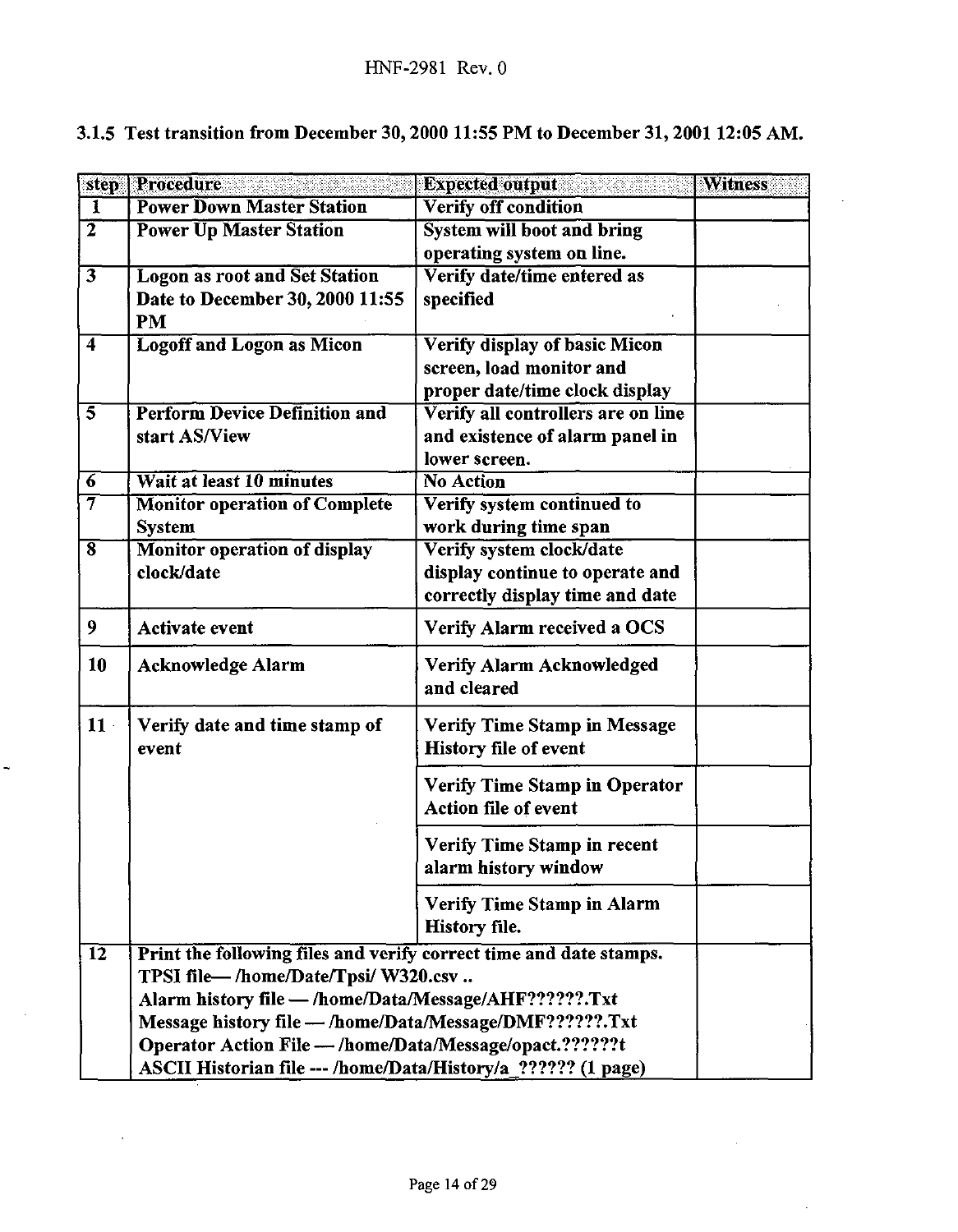| step              | Procedure                                                          | <b>Expected</b> output             | <b>Witness</b> |  |
|-------------------|--------------------------------------------------------------------|------------------------------------|----------------|--|
| 1                 | <b>Power Down Master Station</b>                                   | Verify off condition               |                |  |
| $\overline{2}$    | Power Up Master Station                                            | System will boot and bring         |                |  |
|                   |                                                                    | operating system on line.          |                |  |
| $\overline{3}$    | Logon as root and Set Station Date                                 | Verify date/time entered as        |                |  |
|                   | to December 31, 2000 11:55 PM                                      | specified                          |                |  |
| $\overline{4}$    | Logoff and Logon as Micon                                          | Verify display of basic Micon      |                |  |
|                   |                                                                    | screen, load monitor and proper    |                |  |
|                   |                                                                    | date/time clock display            |                |  |
| 5                 | Perform Device Definition and                                      | Verify all controllers are on line |                |  |
|                   | start AS/View                                                      | and existence of alarm panel in    |                |  |
|                   |                                                                    | lower screen.                      |                |  |
| $\overline{6}$    | Wait at least 10 minutes                                           | No Action                          |                |  |
| $\overline{\tau}$ | Monitor operation of Complete                                      | Verify system continued to work    |                |  |
|                   | System                                                             | during time span                   |                |  |
| $\overline{s}$    | Monitor operation of display                                       | Verify system clock/date display   |                |  |
|                   | clock/date                                                         | continue to operate and correctly  |                |  |
|                   |                                                                    | display time and date              |                |  |
| 9                 | Activate event                                                     | Verify Alarm received a OCS        |                |  |
| 10                | Acknowledge Alarm                                                  | Verify Alarm Acknowledged and      |                |  |
|                   |                                                                    | cleared                            |                |  |
| 11                | Verify date and time stamp of                                      | Verify Time Stamp in Message       |                |  |
|                   | event                                                              | History file of event              |                |  |
|                   |                                                                    | Verify Time Stamp in Operator      |                |  |
|                   |                                                                    | Action file of event               |                |  |
|                   |                                                                    | Verify Time Stamp in recent        |                |  |
|                   |                                                                    | alarm history window               |                |  |
|                   |                                                                    | Verify Time Stamp in Alarm         |                |  |
|                   |                                                                    | History file.                      |                |  |
| $\overline{12}$   | Print the following files and verify correct time and date stamps. |                                    |                |  |
|                   | TPSI file-/home/Date/Tpsi/ W320.csv                                |                                    |                |  |
|                   | Alarm history file - /home/Data/Message/AHF??????.Txt              |                                    |                |  |
|                   | Message history file - /home/Data/Message/DMF??????.Txt            |                                    |                |  |
|                   | Operator Action File - /home/Data/Message/opact.??????!            |                                    |                |  |
|                   | ASCII Historian file --- /home/Data/History/a ?????? (1 page)      |                                    |                |  |

## 3.1.6 Test transition from December 31, 2000 11:55 PM to January 1, 2001 12:05 AM.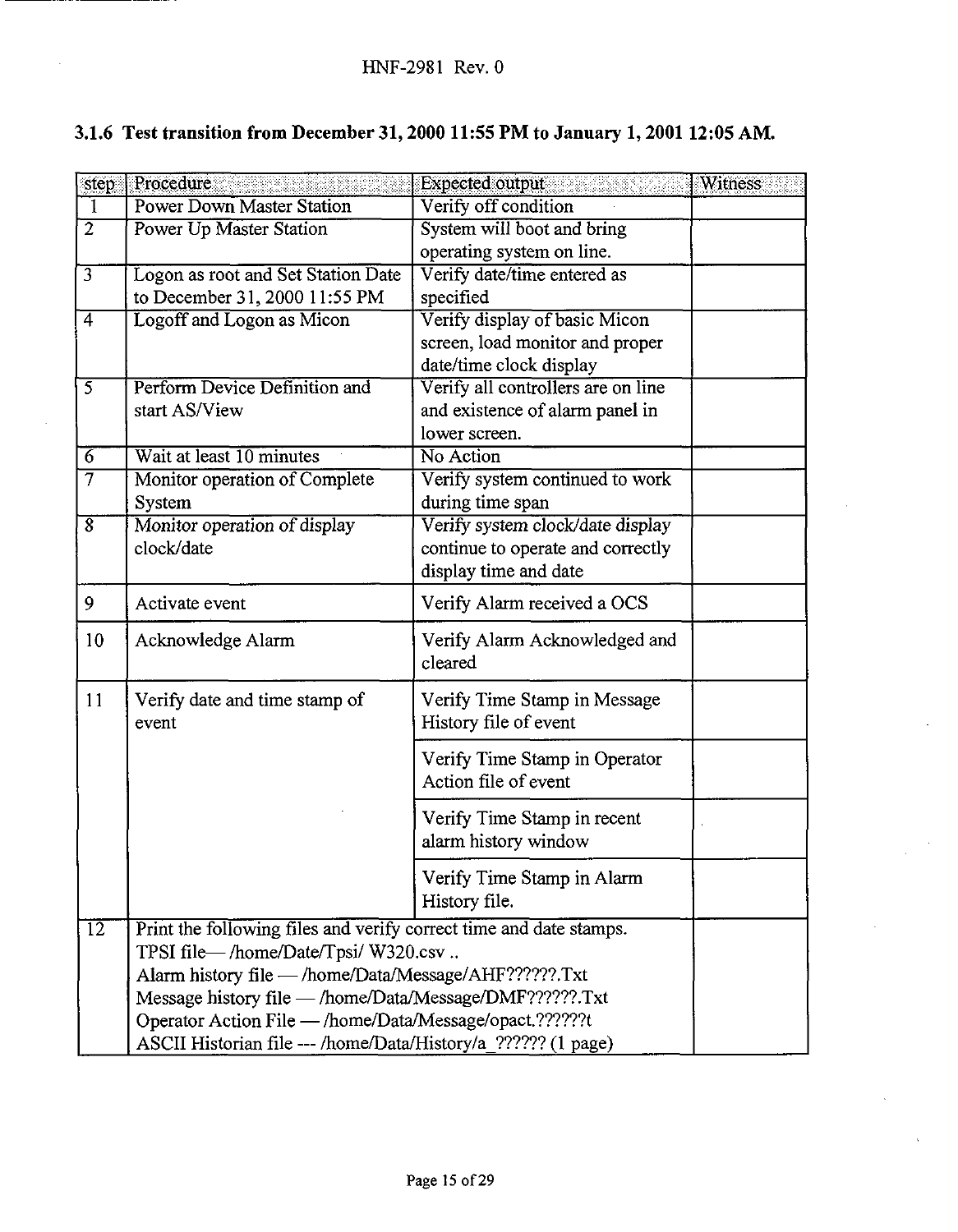| step                      | Procedure                                                                                                                                                                                                                                                                                                                                | <b>Expected output</b>                                                                                                              | <b>Witness</b> |  |
|---------------------------|------------------------------------------------------------------------------------------------------------------------------------------------------------------------------------------------------------------------------------------------------------------------------------------------------------------------------------------|-------------------------------------------------------------------------------------------------------------------------------------|----------------|--|
| T                         | <b>Power Down Master Station</b>                                                                                                                                                                                                                                                                                                         | Verify off condition                                                                                                                |                |  |
| $\overline{2}$            | Power Up Master Station                                                                                                                                                                                                                                                                                                                  | System will boot and bring                                                                                                          |                |  |
|                           |                                                                                                                                                                                                                                                                                                                                          | operating system on line.                                                                                                           |                |  |
| $\overline{\overline{3}}$ | Logon as root and Set Station Date                                                                                                                                                                                                                                                                                                       | Verify date/time entered as                                                                                                         |                |  |
|                           | to February 28, 2001 11:55 PM                                                                                                                                                                                                                                                                                                            | specified                                                                                                                           |                |  |
| $\overline{4}$            | Logoff and Logon as Micon                                                                                                                                                                                                                                                                                                                | Verify display of basic Micon                                                                                                       |                |  |
|                           |                                                                                                                                                                                                                                                                                                                                          | screen, load monitor and proper                                                                                                     |                |  |
|                           |                                                                                                                                                                                                                                                                                                                                          | date/time clock display                                                                                                             |                |  |
| 5                         | Perform Device Definition and                                                                                                                                                                                                                                                                                                            | Verify all controllers are on line                                                                                                  |                |  |
|                           | start AS/View                                                                                                                                                                                                                                                                                                                            | and existence of alarm panel in                                                                                                     |                |  |
|                           |                                                                                                                                                                                                                                                                                                                                          | lower screen.                                                                                                                       |                |  |
| $\overline{6}$            | Wait at least 10 minutes                                                                                                                                                                                                                                                                                                                 | No Action                                                                                                                           |                |  |
| 7                         | Monitor operation of Complete                                                                                                                                                                                                                                                                                                            | Verify system continued to work                                                                                                     |                |  |
|                           | System                                                                                                                                                                                                                                                                                                                                   | during time span                                                                                                                    |                |  |
| $\overline{\bf 8}$        | Monitor operation of display                                                                                                                                                                                                                                                                                                             | Verity system clock/date display                                                                                                    |                |  |
|                           | clock/date                                                                                                                                                                                                                                                                                                                               | continue to operate and correctly                                                                                                   |                |  |
|                           |                                                                                                                                                                                                                                                                                                                                          | display time and date                                                                                                               |                |  |
| 9                         | Activate event                                                                                                                                                                                                                                                                                                                           | Verify Alarm received a OCS                                                                                                         |                |  |
| 10                        | Acknowledge Alarm                                                                                                                                                                                                                                                                                                                        | Verify Alarm Acknowledged anc                                                                                                       |                |  |
|                           |                                                                                                                                                                                                                                                                                                                                          | cleared                                                                                                                             |                |  |
|                           |                                                                                                                                                                                                                                                                                                                                          |                                                                                                                                     |                |  |
|                           |                                                                                                                                                                                                                                                                                                                                          |                                                                                                                                     |                |  |
|                           |                                                                                                                                                                                                                                                                                                                                          |                                                                                                                                     |                |  |
|                           |                                                                                                                                                                                                                                                                                                                                          | Verify Time Stamp in Operator                                                                                                       |                |  |
|                           |                                                                                                                                                                                                                                                                                                                                          | Action file of event                                                                                                                |                |  |
|                           |                                                                                                                                                                                                                                                                                                                                          |                                                                                                                                     |                |  |
|                           |                                                                                                                                                                                                                                                                                                                                          | alarm history window                                                                                                                |                |  |
|                           |                                                                                                                                                                                                                                                                                                                                          |                                                                                                                                     |                |  |
|                           |                                                                                                                                                                                                                                                                                                                                          |                                                                                                                                     |                |  |
|                           |                                                                                                                                                                                                                                                                                                                                          |                                                                                                                                     |                |  |
|                           |                                                                                                                                                                                                                                                                                                                                          |                                                                                                                                     |                |  |
|                           |                                                                                                                                                                                                                                                                                                                                          |                                                                                                                                     |                |  |
|                           |                                                                                                                                                                                                                                                                                                                                          |                                                                                                                                     |                |  |
|                           | Operator Action File - /home/Data/Message/opact.??????t                                                                                                                                                                                                                                                                                  |                                                                                                                                     |                |  |
|                           |                                                                                                                                                                                                                                                                                                                                          |                                                                                                                                     |                |  |
| 11<br>$\overline{12}$     | Verify date and time stamp of<br>event<br>Print the following files and verify correct time and date stamps.<br>TPSI file-/home/Date/Tpsi/ W320.csv<br>Alarm history file - /home/Data/Message/AHF??????.Txt<br>Message history file - /home/Data/Message/DMF??????.Txt<br>ASCII Historian file --- /home/Data/History/a_?????? (1 page) | Verify Time Stamp in Message<br>History file of event<br>Verify Time Stamp in recent<br>Verify Time Stamp in Alarm<br>History file. |                |  |

## **3.1.7 Test transition from February 28,2001 11:55 PM to March 1,2001 12:05 AM.**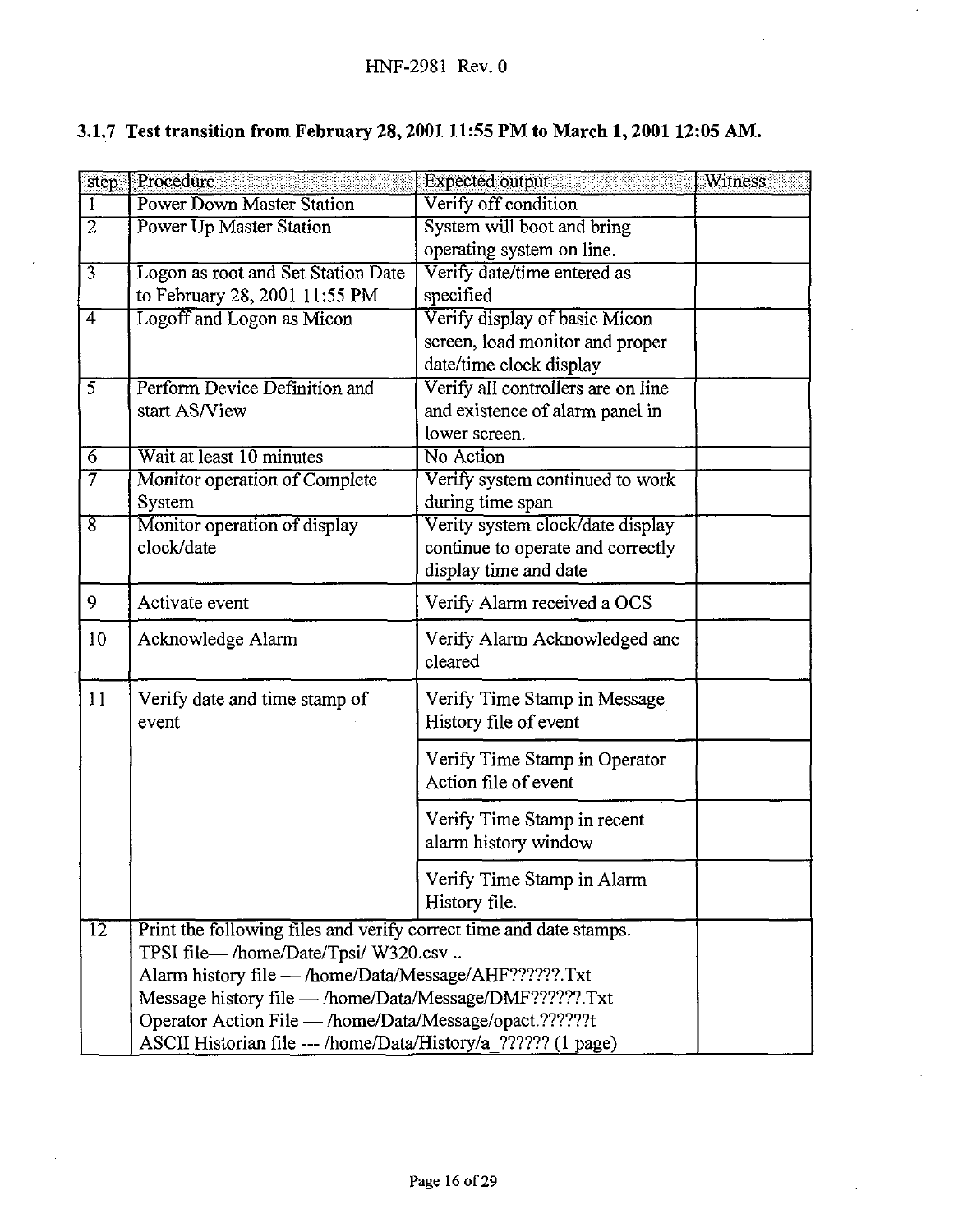| step                | <b>Procedure</b>                                                   | <b>Expected output</b>             | Witness |  |
|---------------------|--------------------------------------------------------------------|------------------------------------|---------|--|
| 1                   | <b>Power Down Master Station</b>                                   | Verify off condition               |         |  |
| $\overline{2}$      | <b>Power Up Master Station</b>                                     | System will boot and bring         |         |  |
|                     |                                                                    | operating system on line.          |         |  |
| $\overline{3}$      | Logon as root and Set Station Date                                 | Verify date/time entered as        |         |  |
|                     | to Current.                                                        | specified                          |         |  |
| $\overline{4}$      | Logoff and Logon as Micon                                          | Verify display of basic Micon      |         |  |
|                     |                                                                    | screen, load monitor and proper    |         |  |
|                     |                                                                    | date/time clock display            |         |  |
| 3                   | Perform Device Definition and                                      | Verify all controllers are on line |         |  |
|                     | start AS/View                                                      | and existence of alarm panel in    |         |  |
|                     |                                                                    | lower screen.                      |         |  |
| $\overline{6}$      | Wait 15 minutes                                                    | No Action                          |         |  |
| $\overline{\tau}$   | Monitor operation of Complete                                      | Verify system continued to work    |         |  |
|                     | System                                                             | during time span                   |         |  |
| $\overline{\bm{8}}$ | Monitor operation of display                                       | Verity system clock/date display   |         |  |
|                     | clock/date                                                         | continue to operate and correctly  |         |  |
|                     |                                                                    | display time and date              |         |  |
|                     |                                                                    |                                    |         |  |
| 9                   | Activate event                                                     | Verify Alarm received a OCS        |         |  |
| 10                  | Acknowledge Alarm                                                  | Verify Alarm Acknowledged anc      |         |  |
|                     |                                                                    | cleared                            |         |  |
|                     |                                                                    |                                    |         |  |
| 11                  | Verify date and time stamp of                                      | Verify Time Stamp in Message       |         |  |
|                     | event                                                              | History file of event              |         |  |
|                     |                                                                    | Verify Time Stamp in Operator      |         |  |
|                     |                                                                    | Action file of event               |         |  |
|                     |                                                                    |                                    |         |  |
|                     |                                                                    | Verify Time Stamp in recent        |         |  |
|                     |                                                                    | alarm history window               |         |  |
|                     |                                                                    |                                    |         |  |
|                     |                                                                    | Verify Time Stamp in Alarm         |         |  |
|                     |                                                                    | History file.                      |         |  |
| 12                  | Print the following files and verify correct time and date stamps. |                                    |         |  |
|                     | TPSI file-/home/Date/Tpsi/W320.csv                                 |                                    |         |  |
|                     | Alarm history file - /home/Data/Message/AHF??????.Txt              |                                    |         |  |
|                     | Message history file - /home/Data/Message/DMF??????.Txt            |                                    |         |  |
|                     | Operator Action File - /home/Data/Message/opact.??????t            |                                    |         |  |
|                     | ASCII Historian file --- /home/Data/History/a_?????? (1 page)      |                                    |         |  |

# **3.1.8 Return System to current Time and Date.**

 $\ddot{\phantom{a}}$ 

 $\mathbb{R}^2$ 

 $\mathcal{L}^{\text{max}}_{\text{max}}$ 

 $\sim 10^{-1}$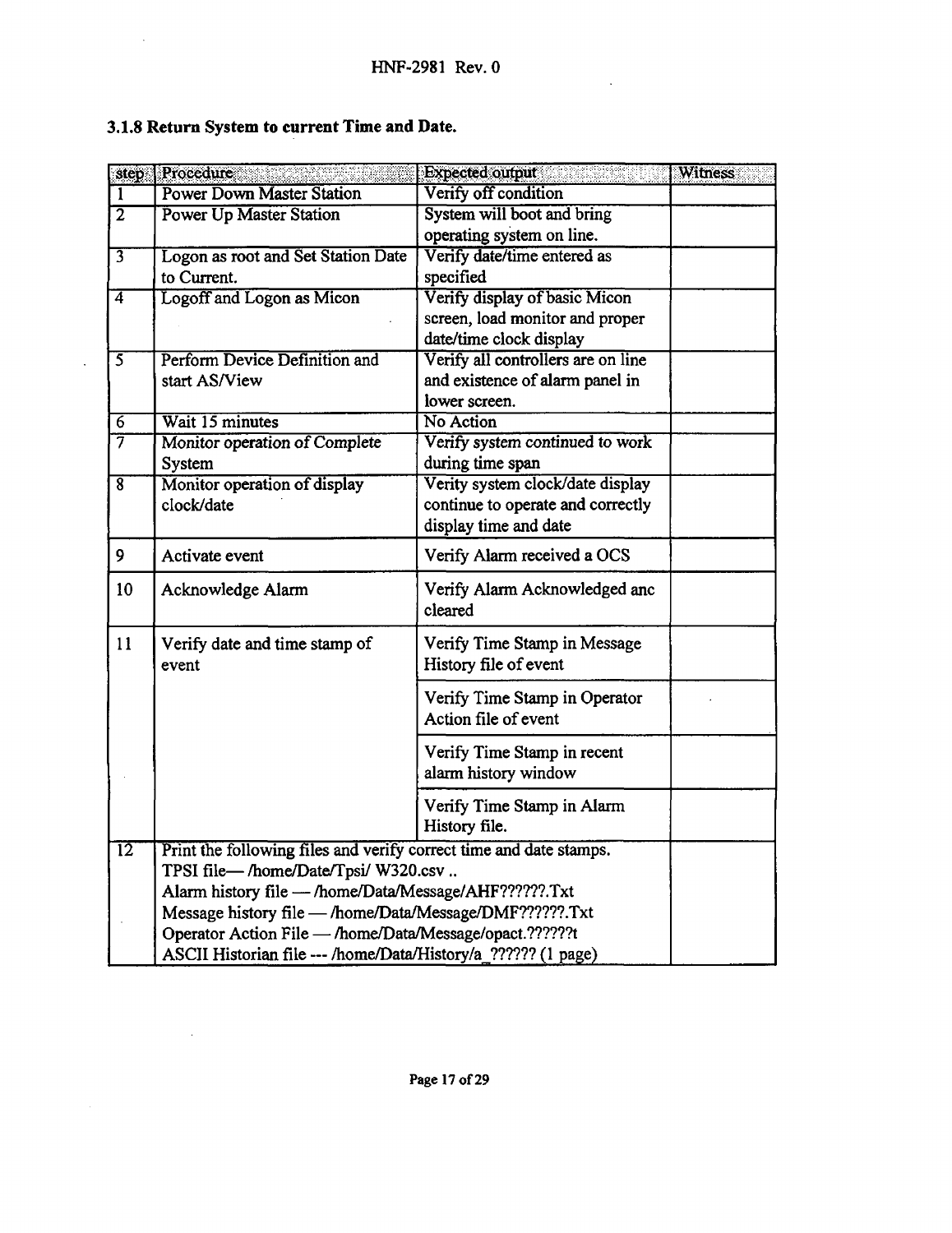#### **3.2 Fire Control Station Simplex Time Recording Co. Model 4100-8001.**

The 702AZ Ventilation Facility Fire Control system is made by Simplex Time Recording Co. A year 2000 compliance statement is provided on the Internet at http://www.simplexnet.com/products/Y2KFire.htm. There is no date related functionality in this system and it therefore does not need to be tested.

Simplex provides the following statement in regards to the model 4001 Year 2000 compatibility.

*"The processor's used in these panels have on board timers that measure elapsed time in the micro or milli second range. Via software these timers can be used to implement date functions, if required. These panels do not support date functionality and none is implemented in them, therefore they are not sensitive to year 2000.*

*Simplex is making every effort to provide accurate and up-to-date information on the Year 2000 readiness of its products. The information in the Simplex Home Page reflects the current results of compliance tests and may be updated or changed without notice as testing continues. This information is published for your assistance only. An overall Year 2000 assessment and plan based on your particular needs is your responsibility.*

*Simplex disclaims the implied warranties of merchantability and fitness for a particular purpose and makes no express warranties except as may be stated in its written agreement with its customers. In no event is Simplex liable to anyone for any indirect, special or consequential damages."*

Because the Fire Alarm system is not part of the Ventilation Process system and it provides no date related functionalityk, it will not be formally tested.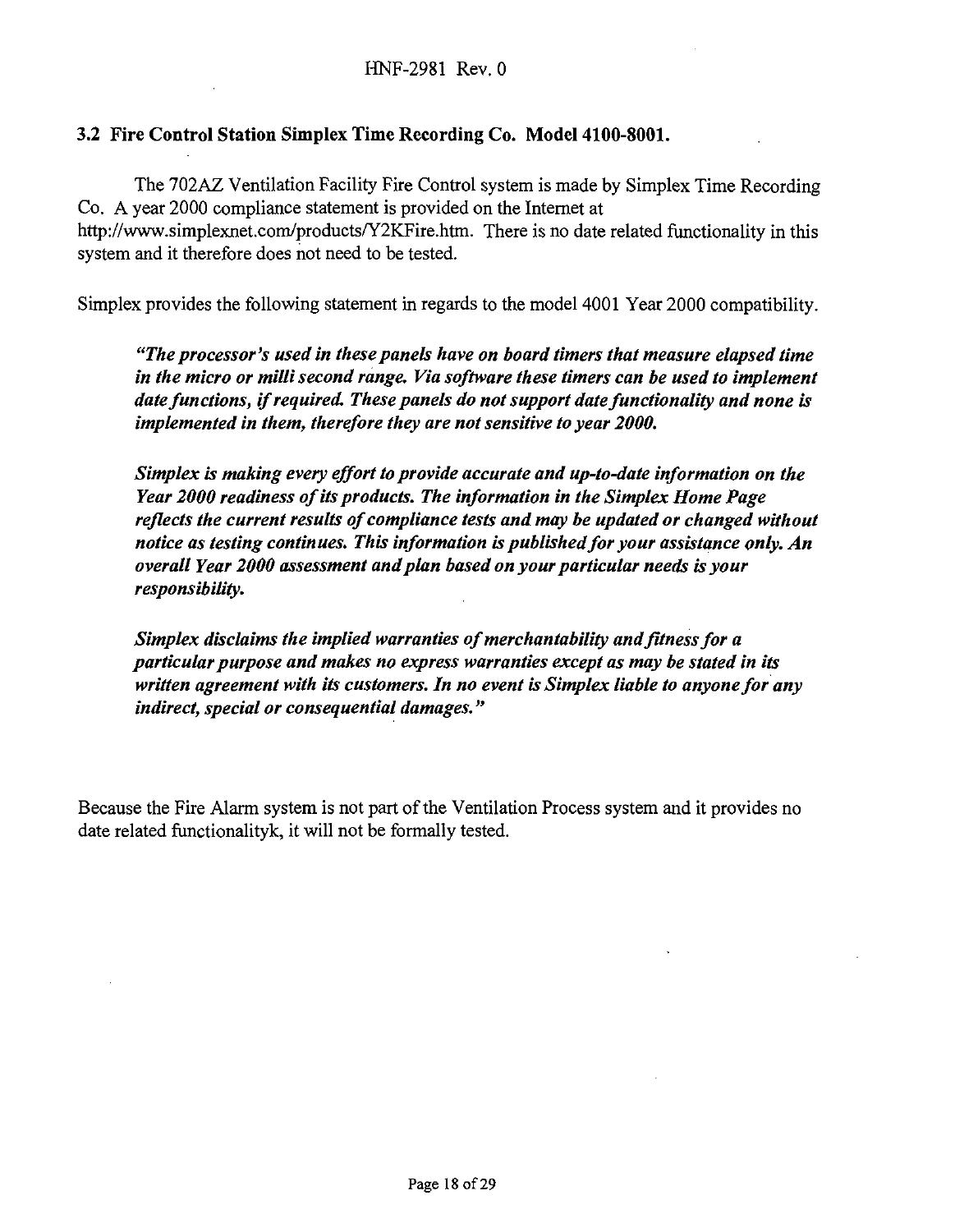#### **3.2 Fire Control Station Simplex Time Recording Co. Model 4100-8001.**

The 702AZ Ventilation Facility Fire Control system is made by Simplex Time Recording Co. A year 2000 compliance statement is provided on the Internet at

http://www.simplexnet.com/products/Y2KFire.htm. There is no date related functionality in this system and it therefore does not need to be tested.

Simplex provides the following statement in regards to the model 4001 Year 2000 compatibility.

*"The processor's used in these panels have on board timers that measure elapsed time in the micro or milli second range. Via software these timers can be used to implement date functions, if required. These panels do not support date functionality and none is implemented in them, therefore they are not sensitive to year 2000.*

*Simplex is making every effort to provide accurate and up-to-date information on the Year 2000 readiness of its products. The information in the Simplex Home Page reflects the current results of compliance tests and may be updated or changed without notice as testing continues. This information is published for your assistance only. An overall Year 2000 assessment and plan based on your particular needs is your responsibility.*

*Simplex disclaims the implied warranties of merchantability and fitness for a particular purpose and makes no express warranties except as may be stated in its written agreement with its customers. In no event is Simplex liable to anyone for any indirect, special or consequential damages."*

Because the Fire Alarm system is not part of the Ventilation Process system and it provides no date related functionality, it will not be formally tested.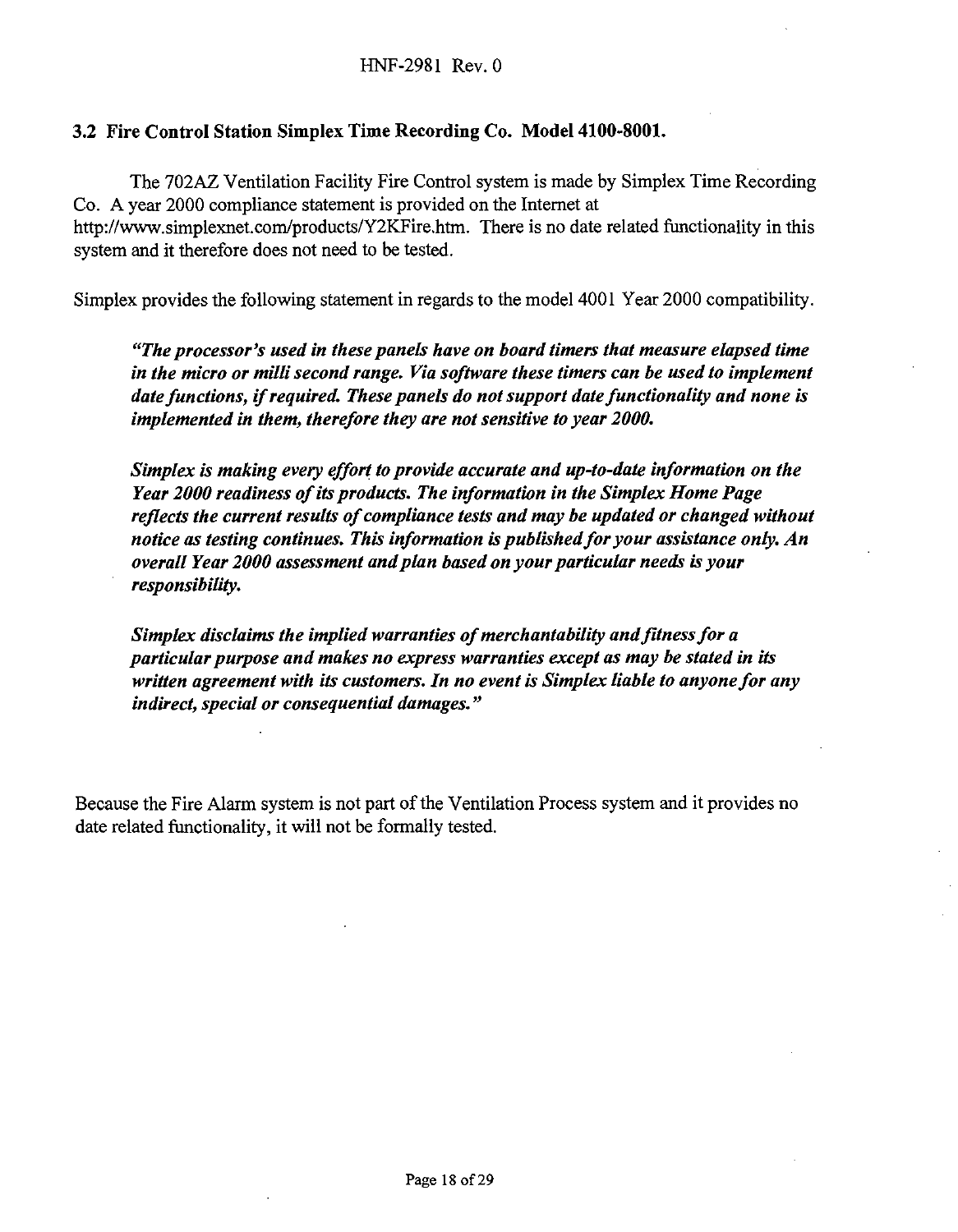## **3.3 Control Room Air Conditioner DA Data Aire Inc. DTAU-0332**

The control room air conditioner provides heating/cooling and humidity control for the Control room building. There is only one of these systems. The system will not be shut down after each section of the test. The ability of the system to restart at the correct time is unimportant.

| step                    | Procedure                          | <b>Expected</b> output          | <b>Witness</b> |
|-------------------------|------------------------------------|---------------------------------|----------------|
| 1                       | Enter authorization password and   | Verify date/time entered as     |                |
|                         | set Time and Date to December      | specified                       |                |
|                         | 31, 1999 11:55 PM                  |                                 |                |
| $\overline{c}$          | Wait at least 10 minutes           | No Action                       |                |
| $\overline{3}$          | Monitor operation of System        | Verify system continued to work |                |
|                         |                                    | during time span                |                |
| 4                       | Enter authorization password and   | Verify date/time entered as     |                |
|                         | set Time and Date to February 28,  | specified                       |                |
|                         | 2000 11:55 PM                      |                                 |                |
| 5                       | Wait at least 10 minutes           | No Action                       |                |
| $\overline{6}$          | Monitor operation of System        | Verify system continued to work |                |
|                         |                                    | during time span                |                |
| $\overline{7}$          | Logon as root and Set Station Date | Verify date/time entered as     |                |
|                         | to February 29, 2000 11:55 PM      | specified                       |                |
| $\overline{\mathbf{8}}$ | Wait at least 10 minutes           | No Action                       |                |
| 9                       | Monitor operation of System        | Verify system continued to work |                |
|                         |                                    | during time span                |                |
| 10                      | Enter authorization password and   | Verify date/time entered as     |                |
|                         | set Time and Date to December      | specified                       |                |
|                         | 30, 2000 11:55 PM                  |                                 |                |
| 11                      | Wait at least 10 minutes           | No Action                       |                |
| $\overline{12}$         | Monitor operation of System        | Verify system continued to work |                |
|                         |                                    | during time span                |                |
| $\overline{13}$         | Enter authorization password and   | Verify date/time entered as     |                |
|                         | set Time and Date to December      | specified                       |                |
|                         | 31, 2000 11:55 PM                  |                                 |                |
| 14                      | Wait at least 10 minutes           | No Action                       |                |
| $\overline{15}$         | Monitor operation of System        | Verify system continued to work |                |
|                         |                                    | during time span                |                |
| $\overline{16}$         | Enter authorization password and   | Verify date/time entered as     |                |
|                         | set Time and Date to February 28,  | specified                       |                |
|                         | 2001 11:55 PM                      |                                 |                |
| 17                      | Wait at least 10 minutes           | No Action                       |                |
| $\overline{18}$         | Monitor operation of System        | Verify system continued to work |                |
|                         |                                    | during time span                |                |
| 19                      | Enter authorization password and   | Verify system continues to work |                |
|                         | set Time and Date to current       |                                 |                |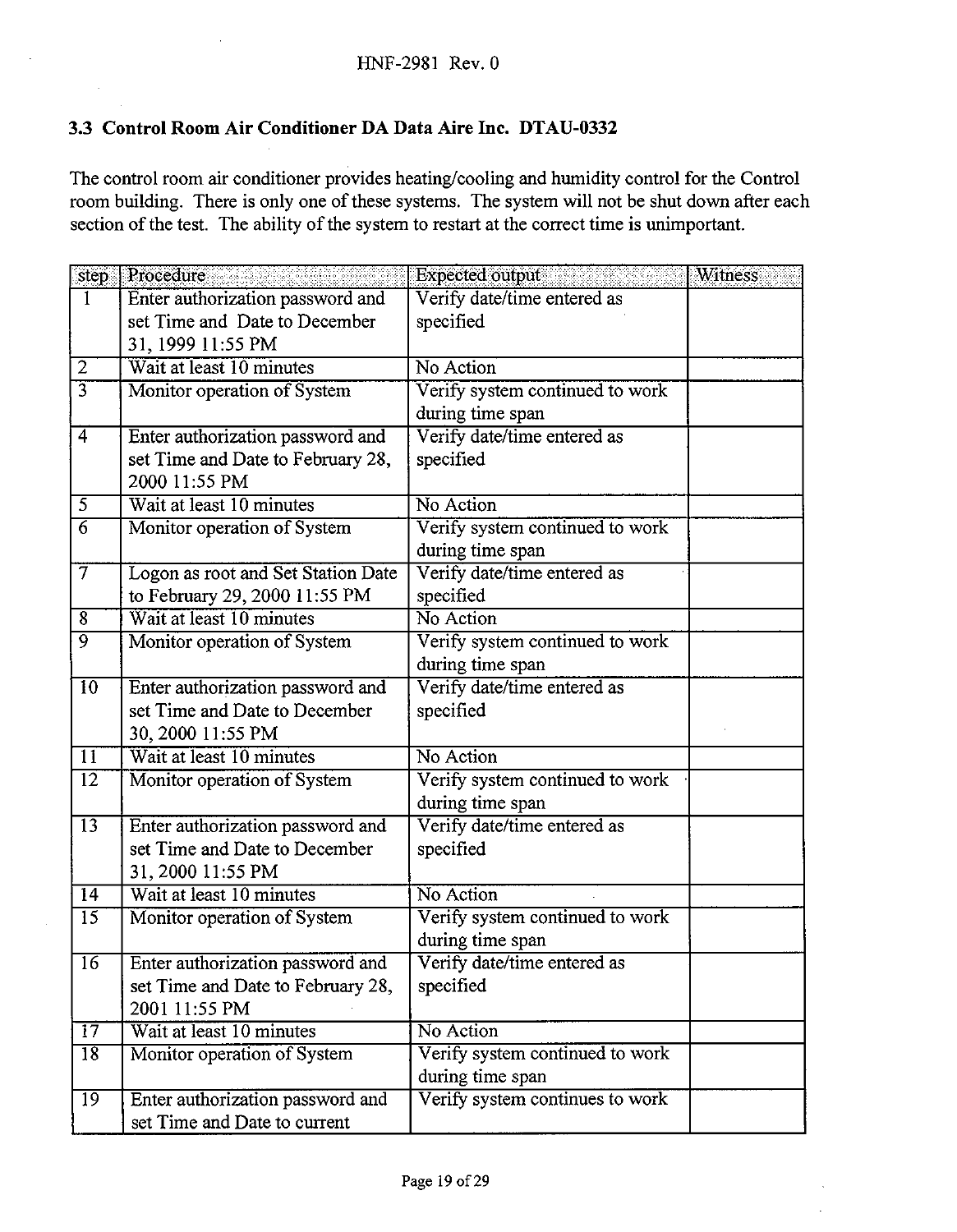## **3.4 Primary Process Air Chiller Dunham Bush model ACDR-55-B**

The primary process Air Chiller provides cooling to the main process air stream. There is only one chiller in the system and although important, the process can be run without it. The chiller will not be shut down between testing each time since the ability to restart at the correct time is unimportant.

| step                    | Procedure                          | <b>Witness</b><br><b>Expected output</b> |
|-------------------------|------------------------------------|------------------------------------------|
| T                       | Enter authorization password and   | Verify date/time entered as              |
|                         | set Time and Date to December      | specified                                |
|                         | 31, 1999 11:55 PM                  |                                          |
| $\overline{2}$          | Wait at least 10 minutes           | No Action                                |
| $\overline{3}$          | Monitor operation of System        | Verify system continued to work          |
|                         |                                    | during time span                         |
| 4                       | Enter authorization password and   | Verify date/time entered as              |
|                         | set Time and Date to February 28,  | specified                                |
|                         | 2000 11:55 PM                      |                                          |
| $\overline{5}$          | Wait at least 10 minutes           | No Action                                |
| $\overline{6}$          | Monitor operation of System        | Verify system continued to work          |
|                         |                                    | during time span                         |
| 7                       | Logon as root and Set Station Date | Verify date/time entered as              |
|                         | to February 29, 2000 11:55 PM      | specified                                |
| $\overline{\mathbf{8}}$ | Wait at least 10 minutes           | No Action                                |
| 5                       | Monitor operation of System        | Verify system continued to work          |
|                         |                                    | during time span                         |
| $\overline{10}$         | Enter authorization password and   | Verify date/time entered as              |
|                         | set Time and Date to December      | specified                                |
|                         | 30, 2000 11:55 PM                  |                                          |
| $\overline{11}$         | Wait at least 10 minutes           | No Action                                |
| $\overline{12}$         | Monitor operation of System        | Verify system continued to work          |
|                         |                                    | during time span                         |
| $\overline{13}$         | Enter authorization password and   | Verify date/time entered as              |
|                         | set Time and Date to December      | specified                                |
|                         | 31, 2000 11:55 PM                  |                                          |
| 14                      | Wait at least 10 minutes           | No Action                                |
| $\overline{15}$         | Monitor operation of System        | Verify system continued to work          |
|                         |                                    | during time span                         |
| $\overline{16}$         | Enter authorization password and   | Verify date/time entered as              |
|                         | set Time and Date to February 28,  | specified                                |
|                         | 2001 11:55 PM                      |                                          |
| $\overline{17}$         | Wait at least 10 minutes           | No Action                                |
| $\overline{18}$         | Monitor operation of System        | Verify system continued to work          |
|                         |                                    | during time span                         |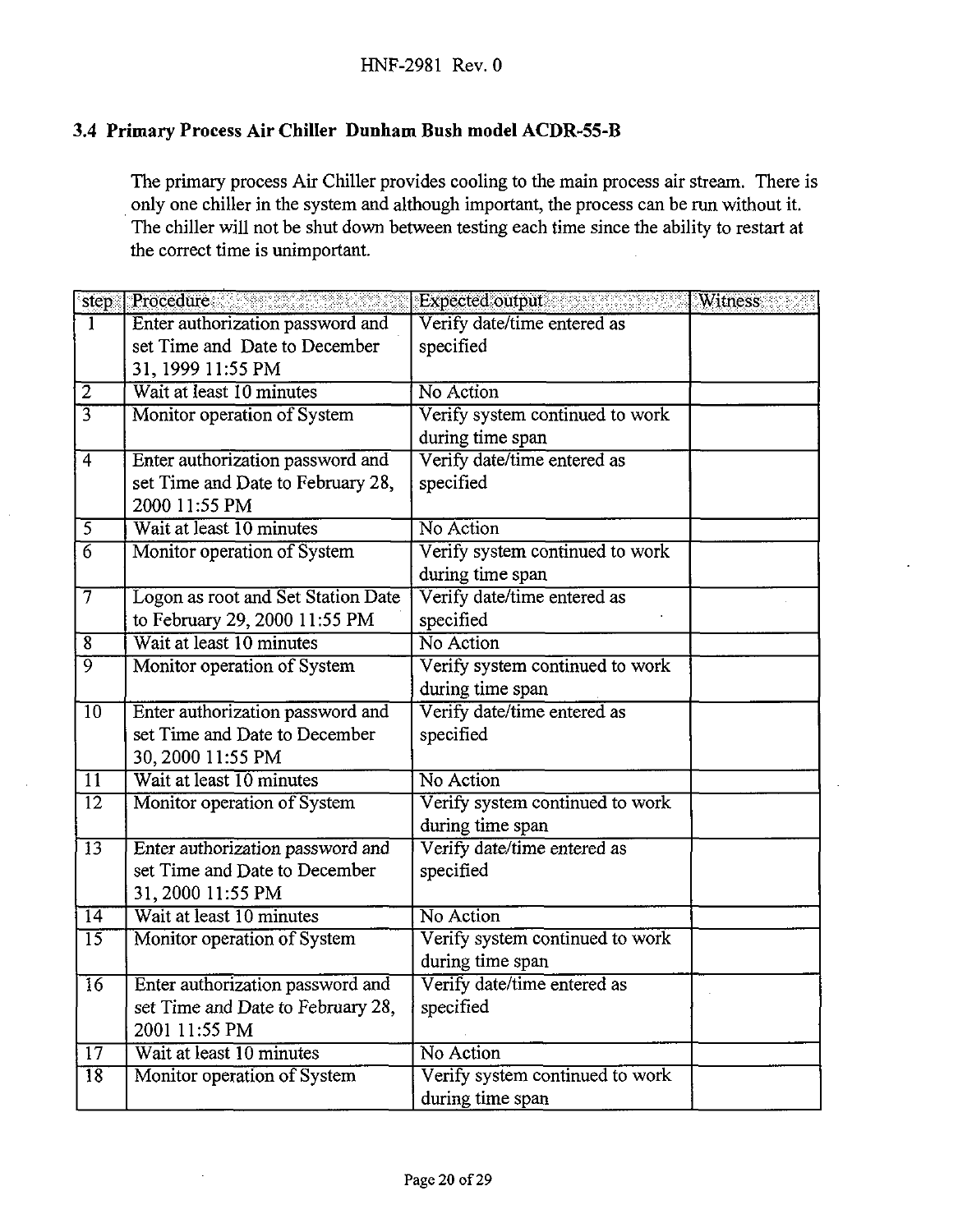| Enter authorization password and Verify system continues to work |  |
|------------------------------------------------------------------|--|
| set Time and Date to current                                     |  |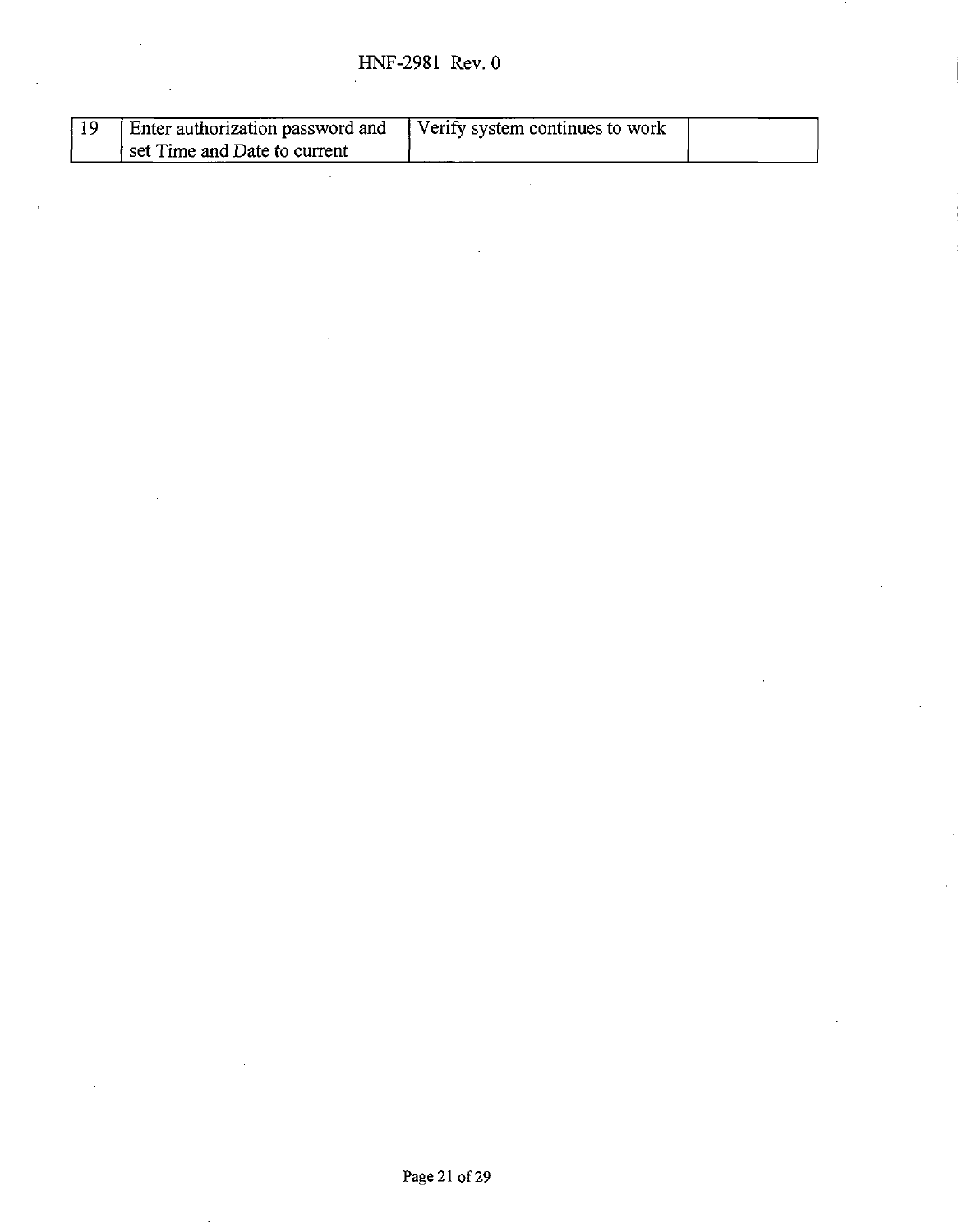#### **3.5 Continuous Air Monitor Eberline model AMS-4 Software version 3.0**

The Continuous Air Monitor provides real time monitoring of stack radioactive particulates. There are two CAMS in the system. One CAM monitors the building stack and one monitors the primary process stack. Testing will be performed on the Spare CAM which is identical to the other two. Verification that each CAM is operating with V 3.0 firmware will be performed.

| step                    | Procedure                       | <b>Expected</b> output          | Witness |
|-------------------------|---------------------------------|---------------------------------|---------|
| $\overline{1}$          | Power Down CAM                  | Verify off condition            |         |
| $\overline{2}$          | Power UP CAM                    | Verify correct date, time and   |         |
|                         |                                 | operation of system.            |         |
| $\overline{3}$          | Enter authorization password    | Verify date/time entered as     |         |
|                         | and set Time and Date to        | specified                       |         |
|                         | December 31, 1999 11:55 PM      |                                 |         |
| $\overline{4}$          | Wait at least 10 minutes        | No Action                       |         |
| $\overline{5}$          | Monitor operation of System     | Verify system continued to work |         |
|                         |                                 | during time span                |         |
| $\overline{6}$          | Power Down CAM                  | Verify off condition            |         |
| 7                       | Power UP CAM                    | Verify correct date, time and   |         |
|                         |                                 | operation of system.            |         |
| $\overline{\mathbf{8}}$ | Enter authorization password    | Verify date/time entered as     |         |
|                         | and set Time and Date to        | specified                       |         |
|                         | February 28, 2000 11:55 PM      |                                 |         |
| ज़                      | Wait at least 10 minutes        | No Action                       |         |
| $\overline{10}$         | Monitor operation of System     | Verify system continued to work |         |
|                         |                                 | during time span                |         |
| 11                      | Power Down CAM                  | Verify off condition            |         |
| $\overline{12}$         | Power UP CAM                    | Verify correct date, time and   |         |
|                         |                                 | operation of system.            |         |
| $\overline{13}$         | Logon as root and Set Station   | Verify date/time entered as     |         |
|                         | Date to February 29, 2000 11:55 | specified                       |         |
|                         | <b>PM</b>                       |                                 |         |
| $\overline{14}$         | Wait at least 10 minutes        | No Action                       |         |
| $\overline{15}$         | Monitor operation of System     | Verify system continued to work |         |
|                         |                                 | during time span                |         |
| $\overline{16}$         | Power Down CAM                  | Verify off condition            |         |
| 17                      | Power UP CAM                    | Verify correct date, time and   |         |
|                         |                                 | operation of system.            |         |
| $\overline{18}$         | Enter authorization password    | Verify date/time entered as     |         |
|                         | and set Time and Date to        | specified                       |         |
|                         | December 30, 2000 11:55 PM      |                                 |         |
| $\overline{19}$         | Wait at least 10 minutes        | No Action                       |         |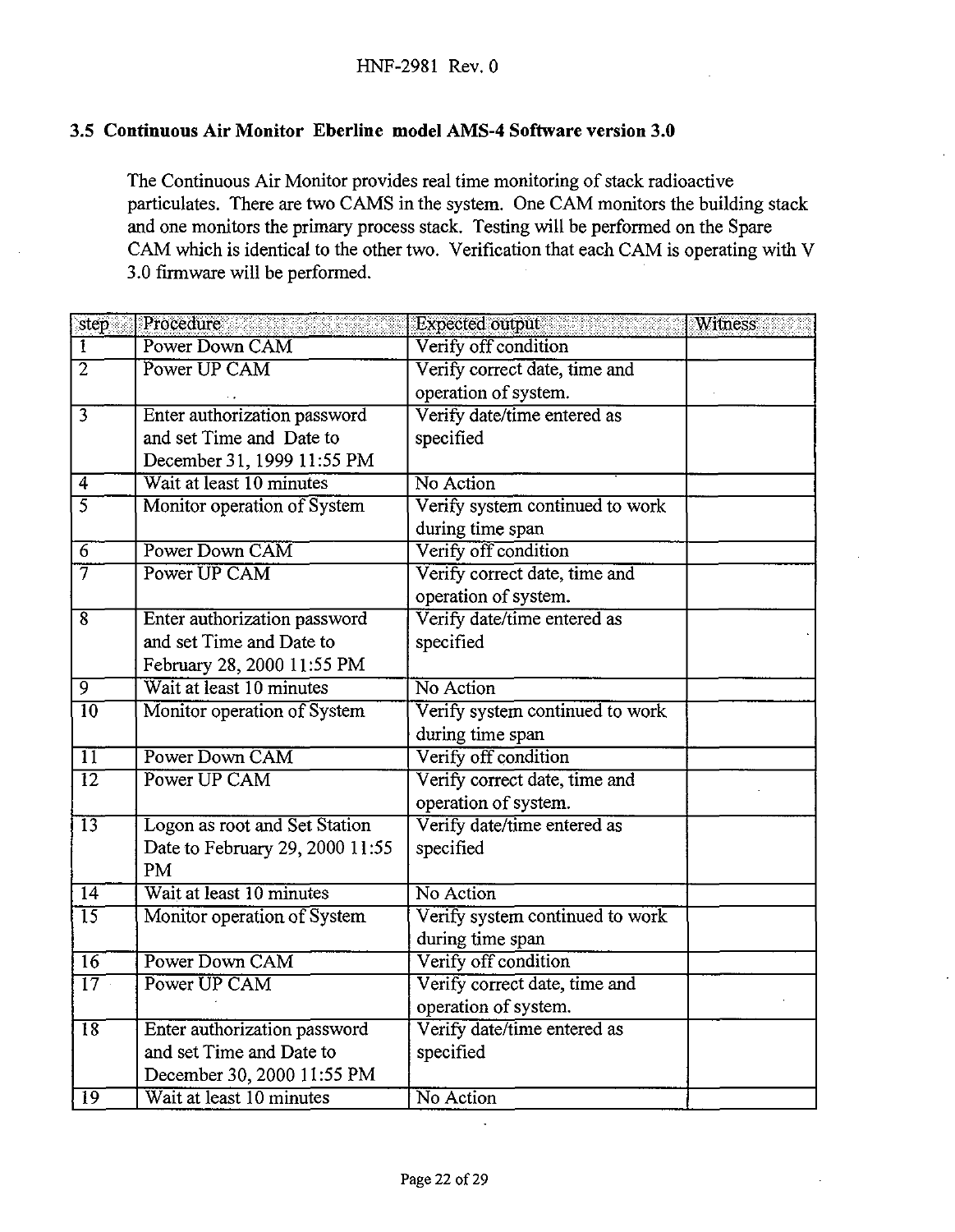| step            | Procedure                        | Expected output                 | <b>Witness</b> |
|-----------------|----------------------------------|---------------------------------|----------------|
| 20              | Monitor operation of System      | Verify system continued to work |                |
|                 |                                  | during time span                |                |
| $\overline{21}$ | Enter authorization password     | Verify date/time entered as     |                |
|                 | and set Time and Date to         | specified                       |                |
|                 | December 31, 2000 11:55 PM       |                                 |                |
| $\overline{22}$ | Wait at least 10 minutes         | No Action                       |                |
| 23              | Monitor operation of System      | Verify system continued to work |                |
|                 |                                  | during time span                |                |
| $\overline{24}$ | Power Down CAM                   | Verify off condition            |                |
| $\overline{25}$ | Power UP CAM                     | Verify correct date, time and   |                |
|                 |                                  | operation of system.            |                |
| 26              | Enter authorization password     | Verify date/time entered as     |                |
|                 | and set Time and Date to         | specified                       |                |
|                 | February 28, 2001 11:55 PM       |                                 |                |
| $\overline{27}$ | Wait at least 10 minutes         | No Action                       |                |
| 28              | Monitor operation of System      | Verify system continued to work |                |
|                 |                                  | during time span                |                |
| 29              | Power Down CAM                   | Verify off condition            |                |
| $\overline{30}$ | Power UP CAM                     | Verify correct date, time and   |                |
|                 |                                  | operation of system.            |                |
| 31              | Enter authorization password     | Verify system continues to work |                |
|                 | and set Time and Date to current |                                 |                |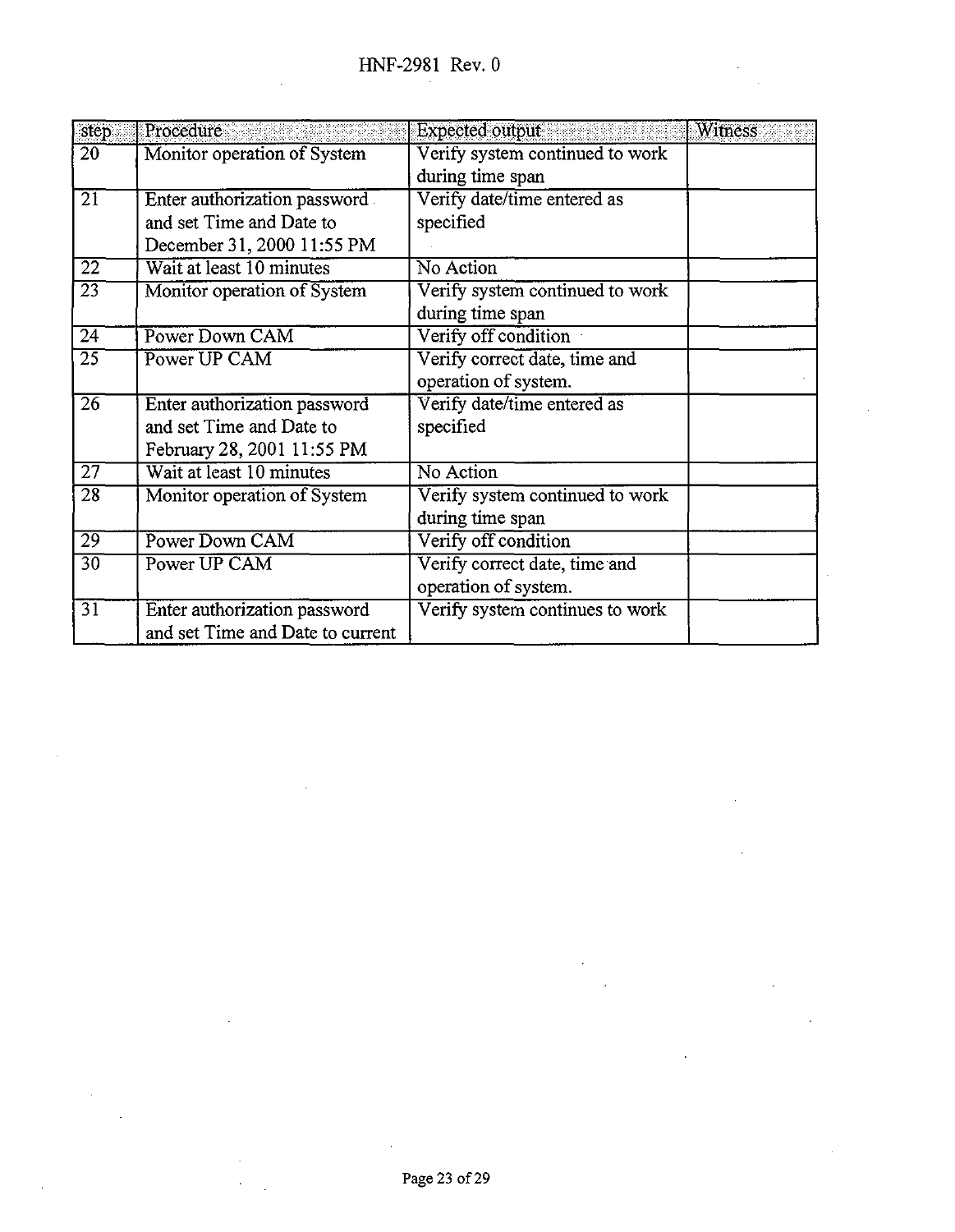## **3.6 Variable Speed Drive Cutler Hammer Model AF95**

The Variable Speed Drive is used to adjust fan speed and control the pressure and thus the flow of the Ventilation system. Their are two Variable Speed Drives. One for each of the System Fans. The tests will only be run on one of the VSD's in that they are identical. The test will be run on the off line VSD and not the one currently providing flow for the process.

| step                      | Procedure                         | <b>Expected output</b>          | Witness |
|---------------------------|-----------------------------------|---------------------------------|---------|
| $\mathbf{1}$              | Power Down VSD                    | Verify off condition            |         |
| 2                         | Power UP VSD                      | Verify correct date, time and   |         |
|                           |                                   | operation of system.            |         |
| $\overline{\overline{3}}$ | Enter authorization password and  | Verify date/time entered as     |         |
|                           | set Time and Date to December     | specified                       |         |
|                           | 31, 1999 11:55 PM                 |                                 |         |
| 4                         | Wait at least 10 minutes          | No Action                       |         |
| 5                         | Monitor operation of System       | Verify system continued to work |         |
|                           |                                   | during time span                |         |
| $\overline{6}$            | <b>Power Down VSD</b>             | Verify off condition            |         |
| 7                         | Power UP VSD                      | Verify correct date, time and   |         |
|                           |                                   | operation of system.            |         |
| $\overline{\mathbf{8}}$   | Enter authorization password and  | Verify date/time entered as     |         |
|                           | set Time and Date to February 28, | specified                       |         |
|                           | 2000 11:55 PM                     |                                 |         |
| $\overline{9}$ .          | Wait at least 10 minutes          | No Action                       |         |
| 10                        | Monitor operation of System       | Verify system continued to work |         |
|                           |                                   | during time span                |         |
| $\overline{11}$           | Power Down VSD                    | Verify off condition            |         |
| 12                        | Power UP VSD                      | Verify correct date, time and   |         |
|                           |                                   | operation of system.            |         |
| $\overline{13}$           | Logon as root and Set Station     | Verify date/time entered as     |         |
|                           | Date to February 29, 2000 11:55   | specified                       |         |
|                           | PM                                |                                 |         |
| $\overline{14}$           | Wait at least 10 minutes          | No Action                       |         |
| 15                        | Monitor operation of System       | Verify system continued to work |         |
|                           |                                   | during time span                |         |
| 16                        | Power Down VSD                    | Verify off condition            |         |
| 17                        | Power UP VSD                      | Verify correct date, time and   |         |
|                           |                                   | operation of system.            |         |
| $\overline{18}$           | Enter authorization password and  | Verify date/time entered as     |         |
|                           | set Time and Date to December     | specified                       |         |
|                           | 30, 2000 11:55 PM                 |                                 |         |
| 19                        | Wait at least 10 minutes          | No Action                       |         |
| $\overline{20}$           | Monitor operation of System       | Verify system continued to work |         |
|                           |                                   | during time span                |         |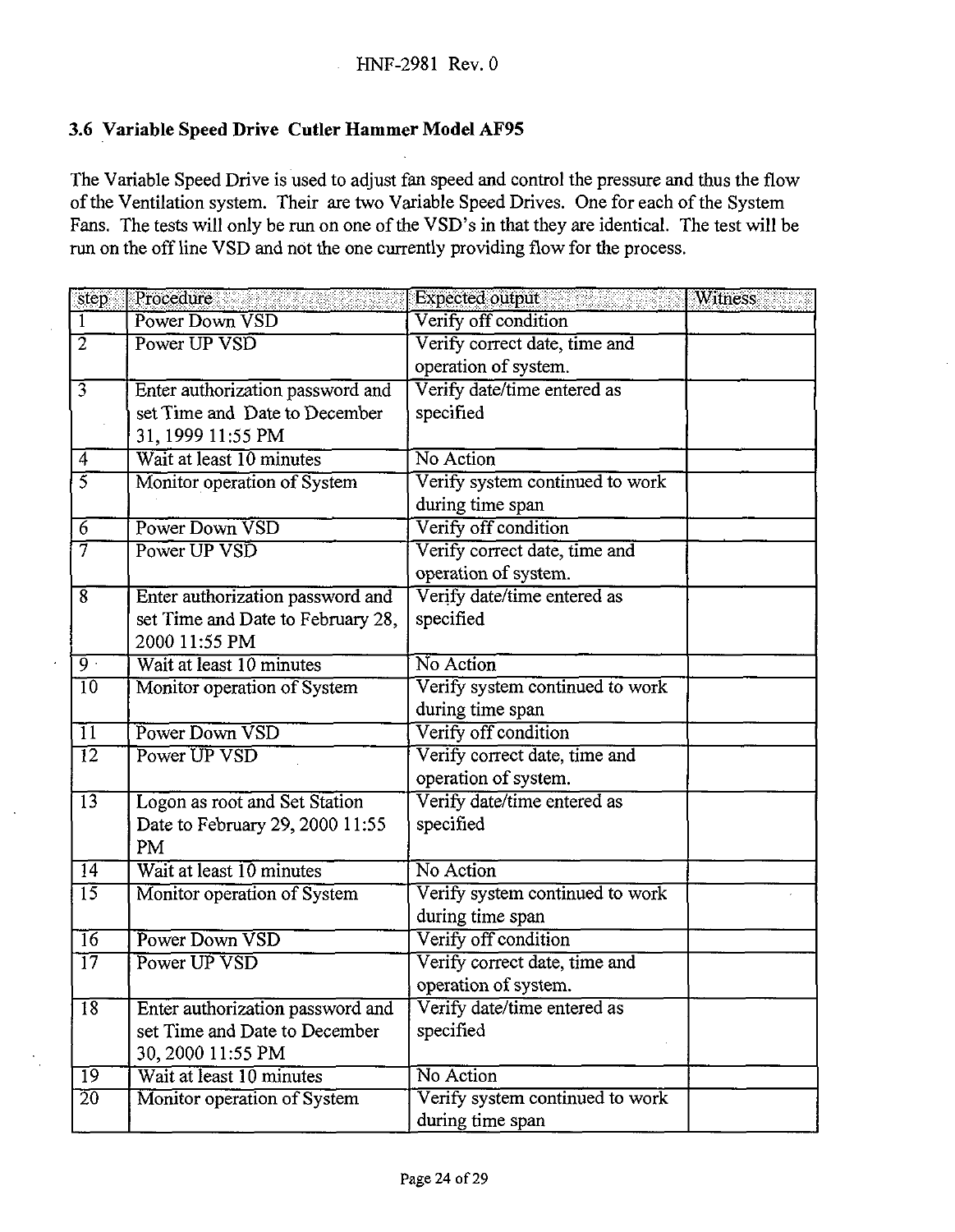| step            | Procedure                         | Expected output                 | Witness |
|-----------------|-----------------------------------|---------------------------------|---------|
| $\overline{21}$ | Power Down VSD                    | Verify off condition            |         |
| $\overline{22}$ | Power UP VSD                      | Verify correct date, time and   |         |
|                 |                                   | operation of system.            |         |
| $\overline{23}$ | Enter authorization password and  | Verify date/time entered as     |         |
|                 | set Time and Date to December     | specified                       |         |
|                 | 31, 2000 11:55 PM                 |                                 |         |
| 24              | Wait at least 10 minutes          | No Action                       |         |
| $\overline{25}$ | Monitor operation of System       | Verify system continued to work |         |
|                 |                                   | during time span                |         |
| $\overline{26}$ | Power Down VSD                    | Verify off condition            |         |
| $\overline{27}$ | Power UP VSD                      | Verify correct date, time and   |         |
|                 |                                   | operation of system.            |         |
| $\overline{28}$ | Enter authorization password and  | Verify date/time entered as     |         |
|                 | set Time and Date to February 28, | specified                       |         |
|                 | 2001 11:55 PM                     |                                 |         |
| 29              | Wait at least 10 minutes          | No Action                       |         |
| 30              | Monitor operation of System       | Verify system continued to work |         |
|                 |                                   | during time span                |         |
| $\overline{31}$ | Power Down VSD                    | Verify off condition            |         |
| $\overline{32}$ | Power UP VSD                      | Verify correct date, time and   |         |
|                 |                                   | operation of system.            |         |
| $\overline{33}$ | Enter authorization password and  | Verify system continues to work |         |
|                 | set Time and Date to current      |                                 |         |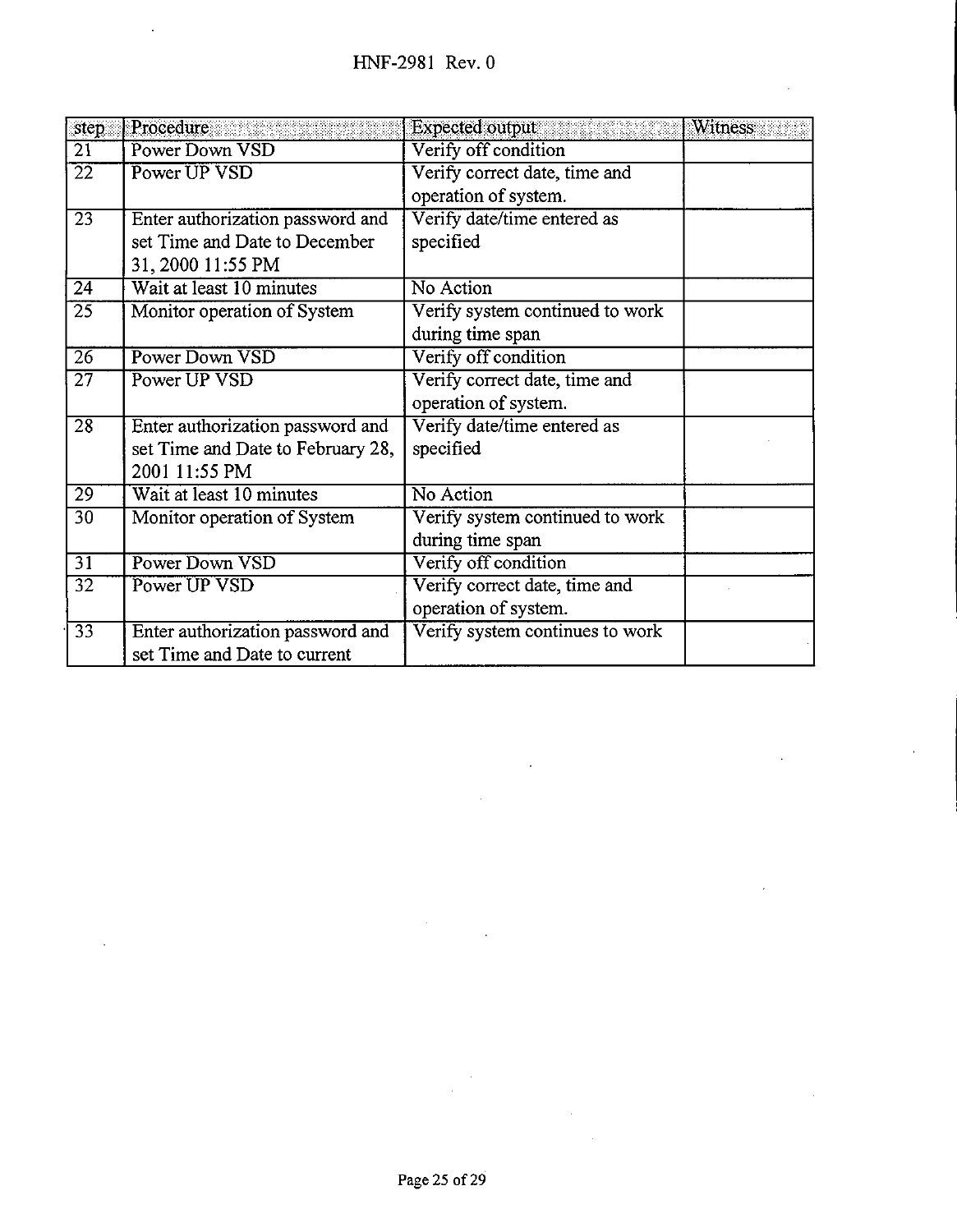### **3.7 Un-interruptable Power Supply International Power Machines Model IBP+10**

The Un-interruptable Power Supply provides power to loads which need to remain powered during the transition to backup power upon a loss of facility power. There are three identical UPS's. Only one UPS will be tested. Select the UPS associated with the Ventilation train which is currently in standby. The UPS should be placed in bypass before testing. Since the UPS has its own backup power, powering down the UPS between test phases is not required.

|                    | step Procedure                     | <b>Expected</b> output<br><b>Witness</b> |
|--------------------|------------------------------------|------------------------------------------|
| T                  | Enter authorization password and   | Verify date/time entered as              |
|                    | set Time and Date to December      | specified                                |
|                    | 31, 1999 11:55 PM                  |                                          |
| $\overline{2}$     | Wait at least 10 minutes           | No Action                                |
| $\overline{3}$     | Monitor operation of System        | Verify system continued to work          |
|                    |                                    | during time span                         |
| $\overline{4}$     | Enter authorization password and   | Verify date/time entered as              |
|                    | set Time and Date to February 28,  | specified                                |
|                    | 2000 11:55 PM                      |                                          |
| $\overline{5}$     | Wait at least 10 minutes           | No Action                                |
| $\overline{6}$     | Monitor operation of System        | Verify system continued to work          |
|                    |                                    | during time span                         |
| 7                  | Logon as root and Set Station Date | Verify date/time entered as              |
|                    | to February 29, 2000 11:55 PM      | specified                                |
| $\overline{\bf 8}$ | Wait at least 10 minutes           | No Action                                |
| व                  | Monitor operation of System        | Verify system continued to work          |
|                    |                                    | during time span                         |
| 10                 | Enter authorization password and   | Verify date/time entered as              |
|                    | set Time and Date to December      | specified                                |
|                    | 30, 2000 11:55 PM                  |                                          |
| $\overline{11}$    | Wait at least 10 minutes           | No Action                                |
| $\overline{12}$    | Monitor operation of System        | Verify system continued to work          |
|                    |                                    | during time span.                        |
| $\overline{13}$    | Enter authorization password and   | Verify date/time entered as              |
|                    | set Time and Date to December      | specified                                |
|                    | 31, 2000 11:55 PM                  |                                          |
| 14                 | Wait at least 10 minutes           | No Action                                |
| $\overline{15}$    | Monitor operation of System        | Verify system continued to work          |
|                    |                                    | during time span                         |
| $\overline{16}$    | Enter authorization password and   | Verify date/time entered as              |
|                    | set Time and Date to February 28,  | specified                                |
|                    | 2001 11:55 PM                      |                                          |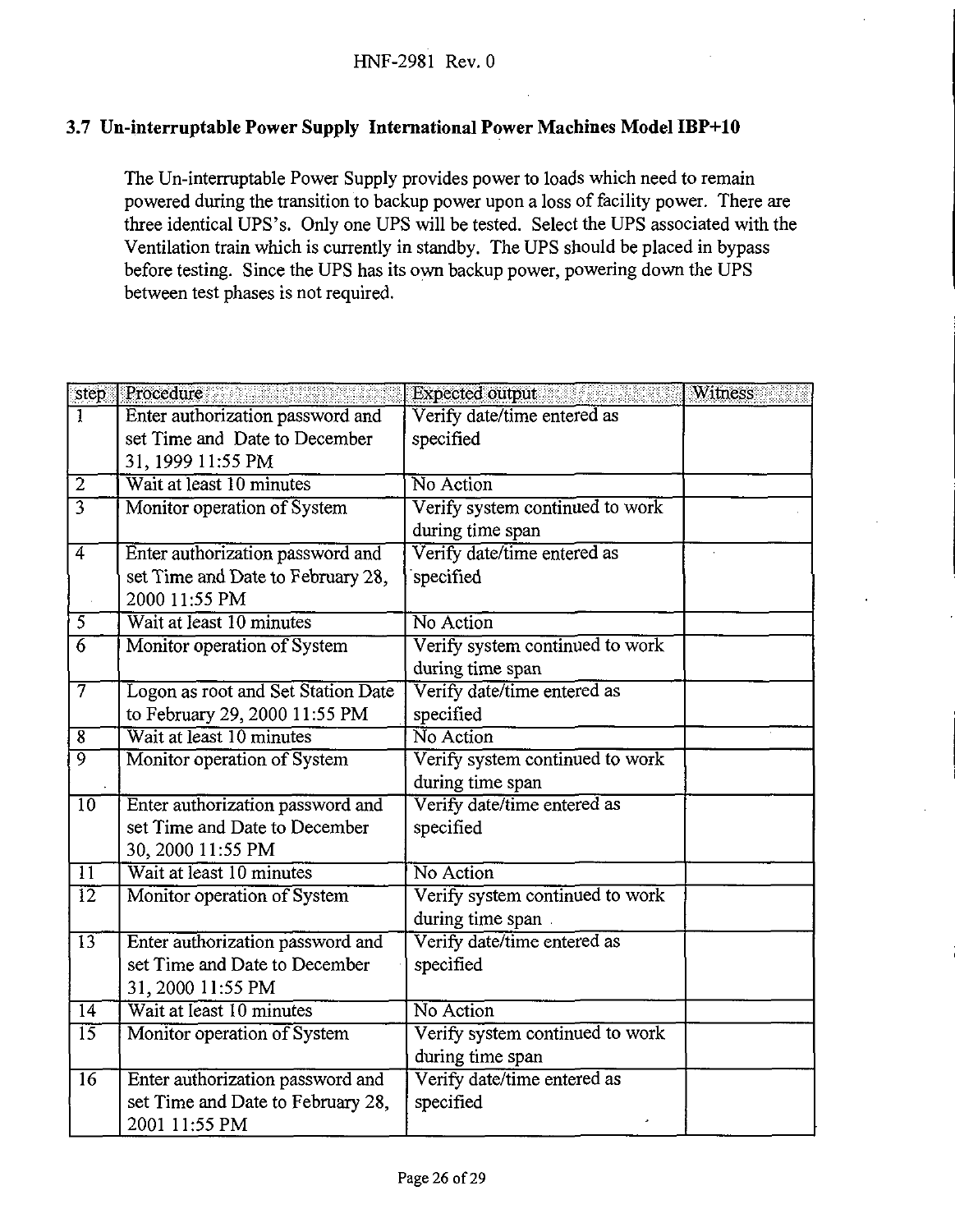¥.

|      | step   Procedure   Expected output   Witness |                                 |  |
|------|----------------------------------------------|---------------------------------|--|
| . 17 | Wait at least 10 minutes                     | No Action                       |  |
| 18   | Monitor operation of System                  | Verify system continued to work |  |
|      |                                              | during time span                |  |
| 19   | Enter authorization password and             | Verify system continues to work |  |
|      | set Time and Date to current                 |                                 |  |

l,

 $\label{eq:2.1} \frac{1}{\sqrt{2\pi}}\int_{\mathbb{R}^3}\frac{1}{\sqrt{2\pi}}\int_{\mathbb{R}^3}\frac{1}{\sqrt{2\pi}}\int_{\mathbb{R}^3}\frac{1}{\sqrt{2\pi}}\int_{\mathbb{R}^3}\frac{1}{\sqrt{2\pi}}\int_{\mathbb{R}^3}\frac{1}{\sqrt{2\pi}}\int_{\mathbb{R}^3}\frac{1}{\sqrt{2\pi}}\int_{\mathbb{R}^3}\frac{1}{\sqrt{2\pi}}\int_{\mathbb{R}^3}\frac{1}{\sqrt{2\pi}}\int_{\mathbb{R}^3}\frac{1$ 

 $\ddot{\phantom{a}}$ 

 $\bar{\mathcal{A}}$ 

 $\bar{\mathcal{L}}$ 

 $\boldsymbol{\beta}$ 

 $\ddot{\phantom{a}}$ 

 $\hat{\mathcal{A}}$ 

 $\bar{\zeta}$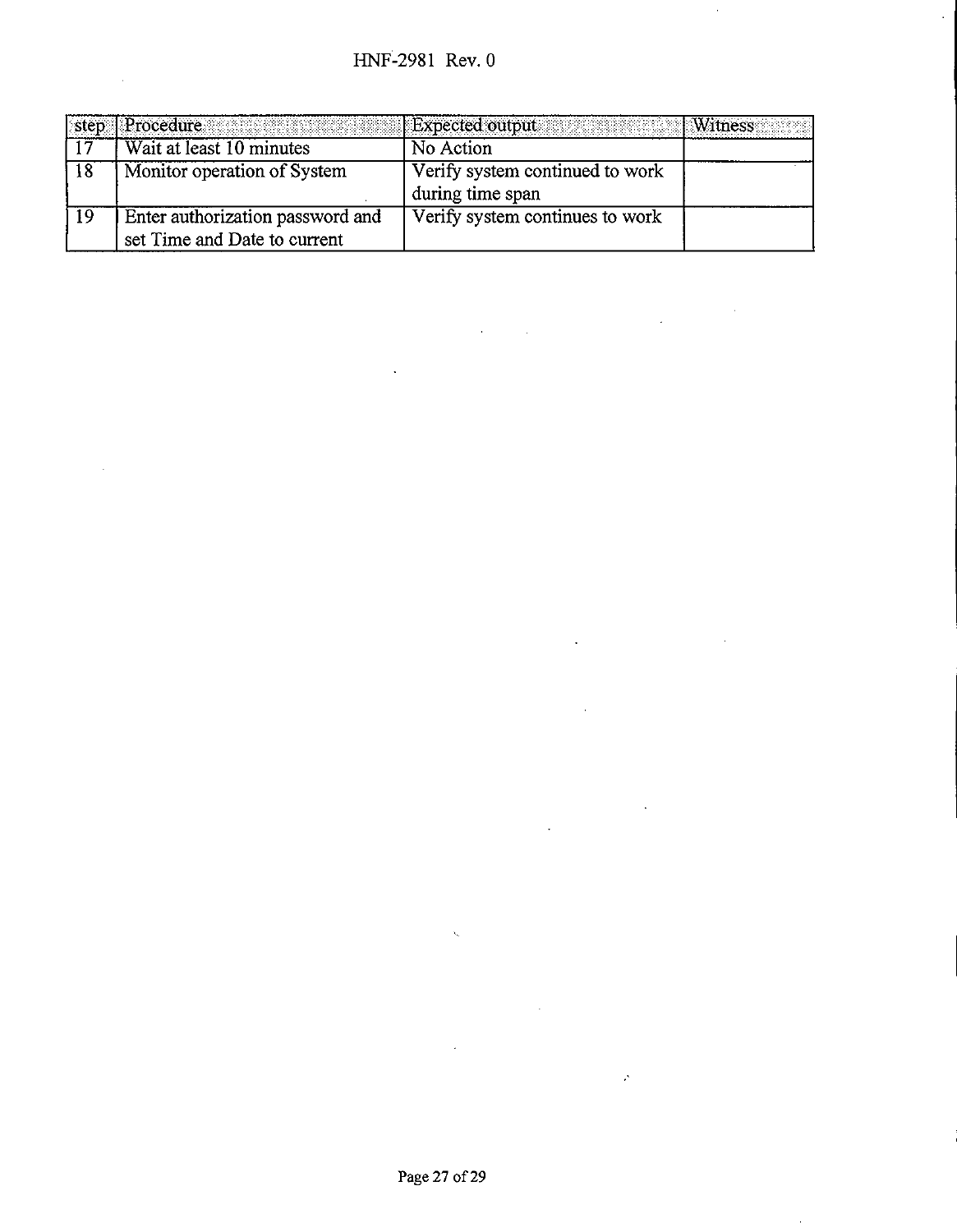#### **ATTACHMENT 1: 702AZ VENTILATION FACILITY YEAR 2000 TEST CRITERIA**

Y2K Program Critical Dates and Justification of exceptions to testing

CURRRENT DATE AND TIME **Will** be **tested** 9/30/1998-10/1/1998 -(Tests FY 1999) Not tested. Application does not use FY. 9/8/1998 to 9/9/1999 -- (Tests 9999) 12/31/1999 to 1/1/2000 — (Change of millennium) **Will** be **tested** 9/30/99 to 10/1/1999 (Tests FY2000)Not tested. Application does not use FY. 2/28/2000 to 2/29/2000 (Recognition of leap year) **Will be tested** 2/29/2000 to 3/1/2000 (Does not go to Feb. 30 or 31st) **Will be tested** 2/20/2001 (should create error) Not tested. Testing for all data entry errors is not imporatant. 9/30/2000 to 10/1/2000 (tests FY 2001)Not tested. Application does not use FY. 12/30/2000 to 12/31/2000 (Checks for bad leap year **calculation)Will be tested** 12/31/2000 to 1/1/2001 (Tests leap year 366 days) **Will** be **tested**

2/28/2001 to 3/1/2001 (tests for none leap year) **Will be tested**

Criteria:

All systems transition to the tested critical dates without failures.

Micon clock transitions to the correct time and date at the above stated critical dates.

Micon file save dates just after time transitions to critical dates are correct.

Data Message files and Alarm History Files are properly issued on critical dates.

The date and time stamps are correct in the Recent Alarms Window and on the various alarm summaries.

Both the pictorial Historian and ASCII Historian are operational on all dates tested.

The ASCII historian data is correctly time and date stamped.

The Pictorial Historian properly depicts the correct time stamp when selecting a point from the live display.

The Third Party Report program will update files on the tested dates.

The Third Party Report program correctly time and date stamps data within the resultant text files.